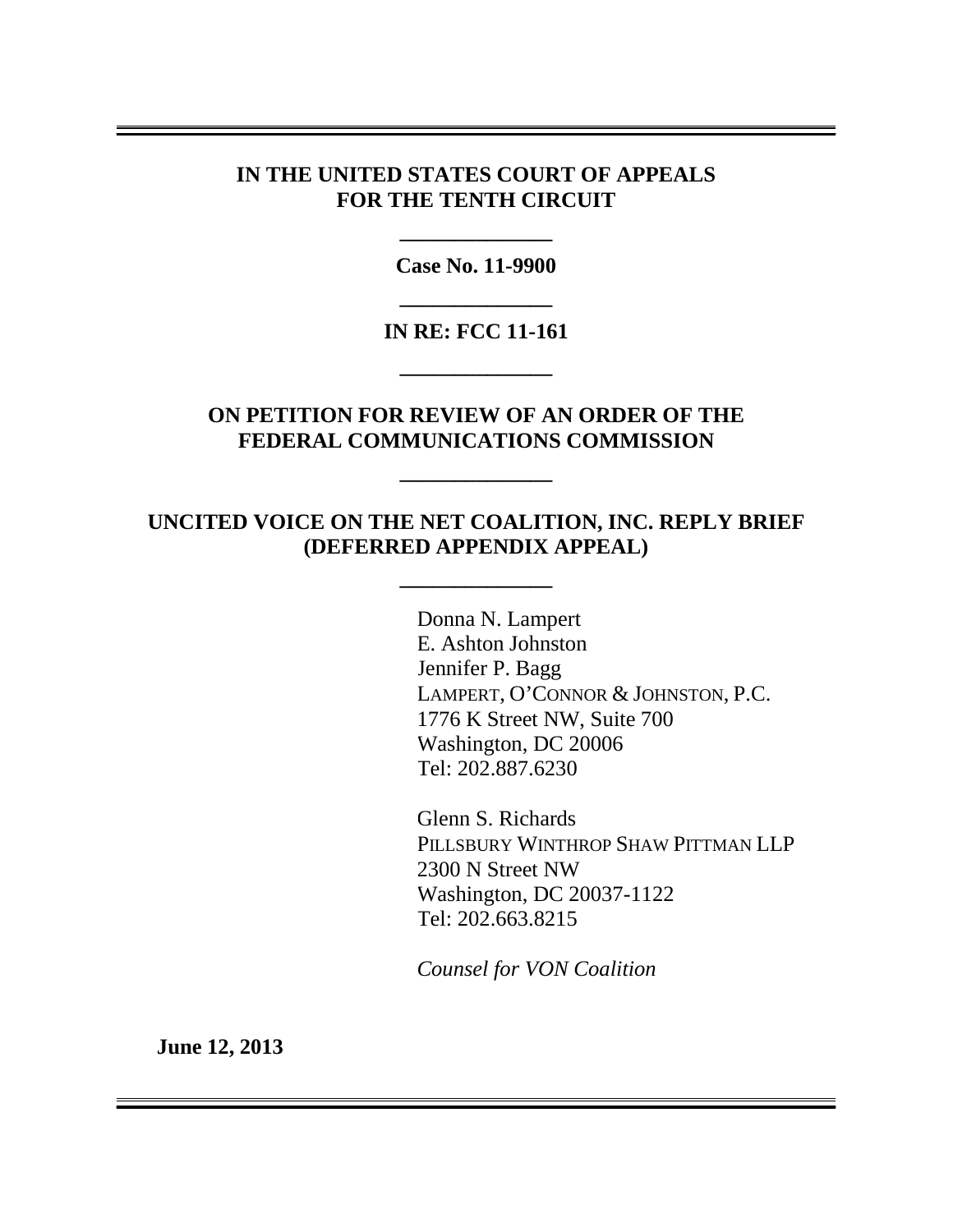# **TABLE OF CONTENTS**

<span id="page-1-0"></span>

| I.      | THE FCC HAD AN OPPORTUNITY TO PASS ON ALL ISSUES RAISED 1        |  |  |  |  |  |
|---------|------------------------------------------------------------------|--|--|--|--|--|
| $\Pi$ . | THE FCC'S ACTION DID NOT COMPLY WITH APA REQUIREMENTS4           |  |  |  |  |  |
|         |                                                                  |  |  |  |  |  |
|         | B. The Blocking Prohibition Was Not a "Logical Outgrowth" of the |  |  |  |  |  |
| Ш.      | RESPONDENTS FAIL TO SHOW TITLE I AUTHORITY TO ADOPT THE NO-      |  |  |  |  |  |
|         |                                                                  |  |  |  |  |  |
|         | B. The Exercise of Authority Is Not Reasonably Ancillary to Any  |  |  |  |  |  |
|         |                                                                  |  |  |  |  |  |
|         |                                                                  |  |  |  |  |  |
|         |                                                                  |  |  |  |  |  |
|         |                                                                  |  |  |  |  |  |
|         |                                                                  |  |  |  |  |  |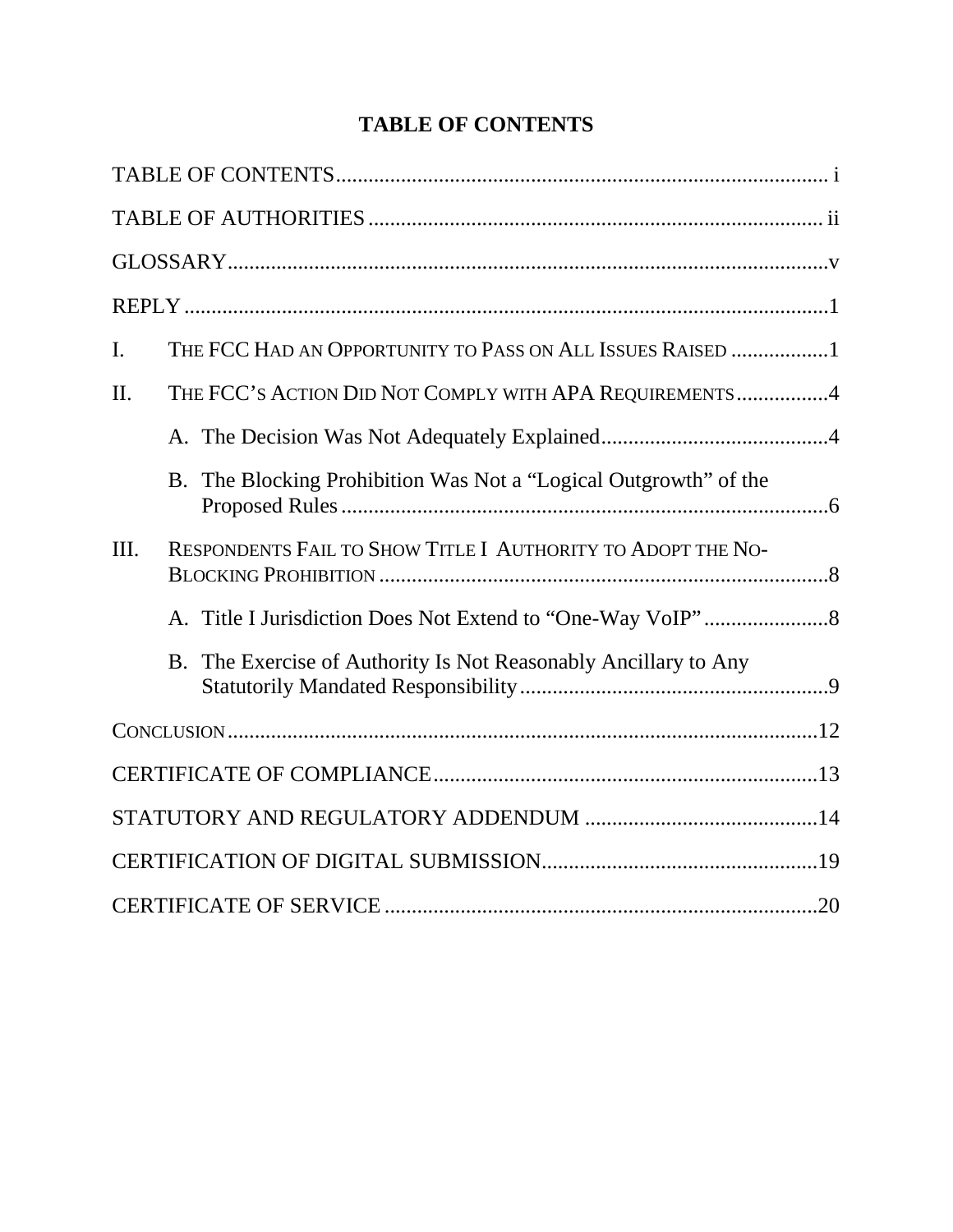# **TABLE OF AUTHORITIES**

<span id="page-2-0"></span>\* Authorities upon which we chiefly rely are marked with asterisks.

# **CASES**

| Ass'n of Private Sector Colleges and Univs. v. Duncan, 681 F.3d 427        |
|----------------------------------------------------------------------------|
|                                                                            |
|                                                                            |
|                                                                            |
|                                                                            |
|                                                                            |
|                                                                            |
| CSX Transp. Inc. v. Surface Transp. Bd., 584 F.3d 1076 (D.C. Cir. 2009) 7  |
|                                                                            |
|                                                                            |
| * Franklin Sav. Ass'n v. Dir., Office of Thrift Supervision, 934 F.2d 1127 |
| Int'l Union, United Mine Workers of Am. v. Mine Safety & Health Admin.,    |
|                                                                            |
| Motor Vehicle Mfrs. Ass'n, Inc. v. State Farm Mut. Auto. Ins. Co.,         |
|                                                                            |
| Olenhouse v. Commodity Credit Corp., 42 F.3d 1560 (10th Cir. 1994) 5       |
|                                                                            |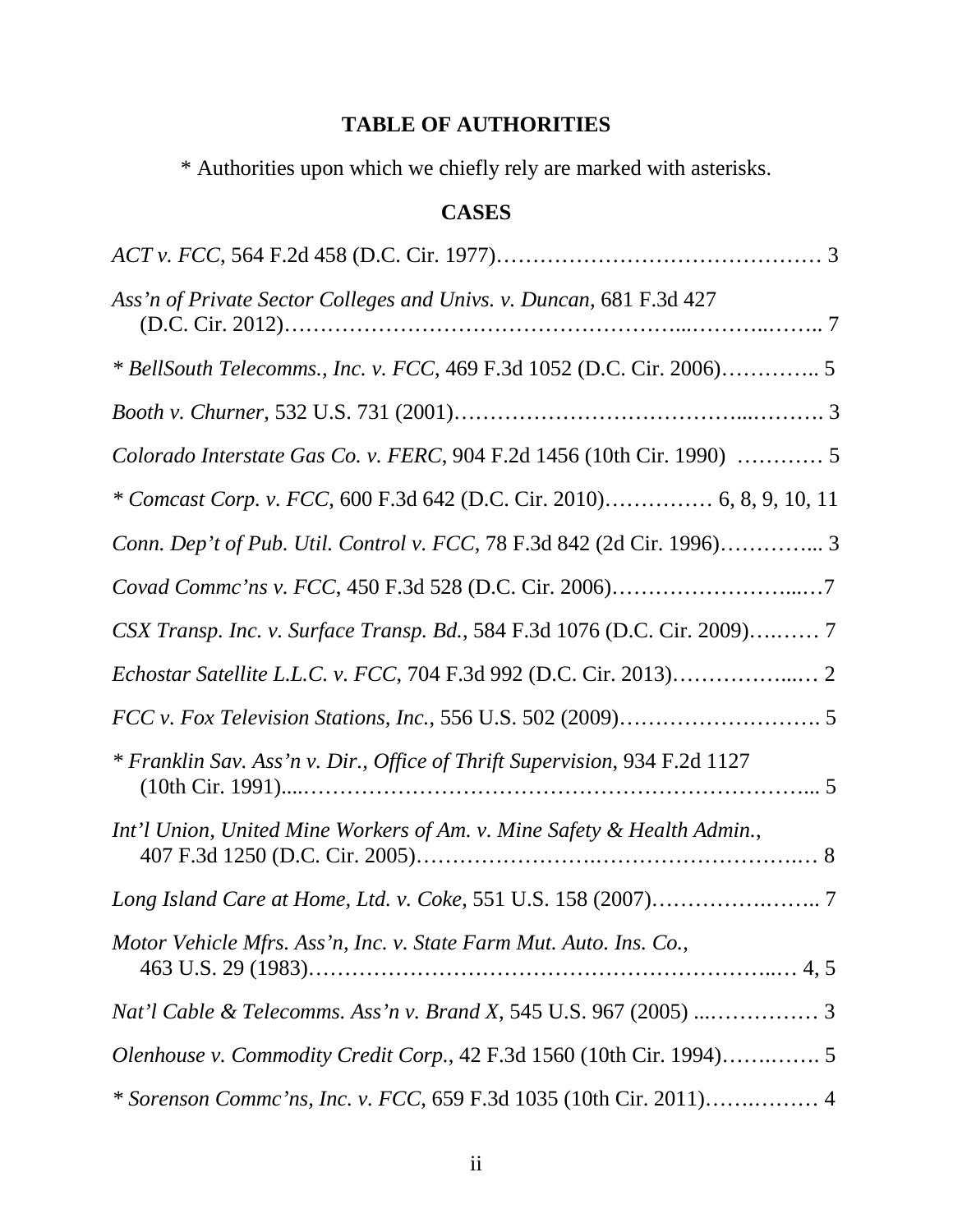### **STATUTES AND RULES**

### **ADMINISTRATIVE MATERIALS**

| * Facilitating the Deployment of Text-to-911 and Other Next Generation 911                                                               |
|------------------------------------------------------------------------------------------------------------------------------------------|
| * Further Inquiry Into Certain Issues in the Universal Service-Intercarrier<br>Compensation Transformation Proceeding, 26 FCC Rcd. 11112 |
|                                                                                                                                          |
| Reporting Requirements for U.S. Providers of International Telecommunications                                                            |
| Universal Service Contribution Methodology, 27 FCC Rcd. 5357 (2012) 11                                                                   |

### **OTHER AUTHORITIES**

\* Letter from Donna N. Lampert, Lampert, O'Connor & Johnston, P.C., on behalf of Google Inc., Skype Communications S.A.R.L., Sprint Nextel Corporation, and Vonage Holdings Corp., to Marlene H. Dortch, Secretary, FCC, WC Dkt. 10-90, *et al*. (filed Sept. 30, 2011), *Hold the Phone (Charges)*, Attach. ………………………………………………………………... vi, 1, 2, 7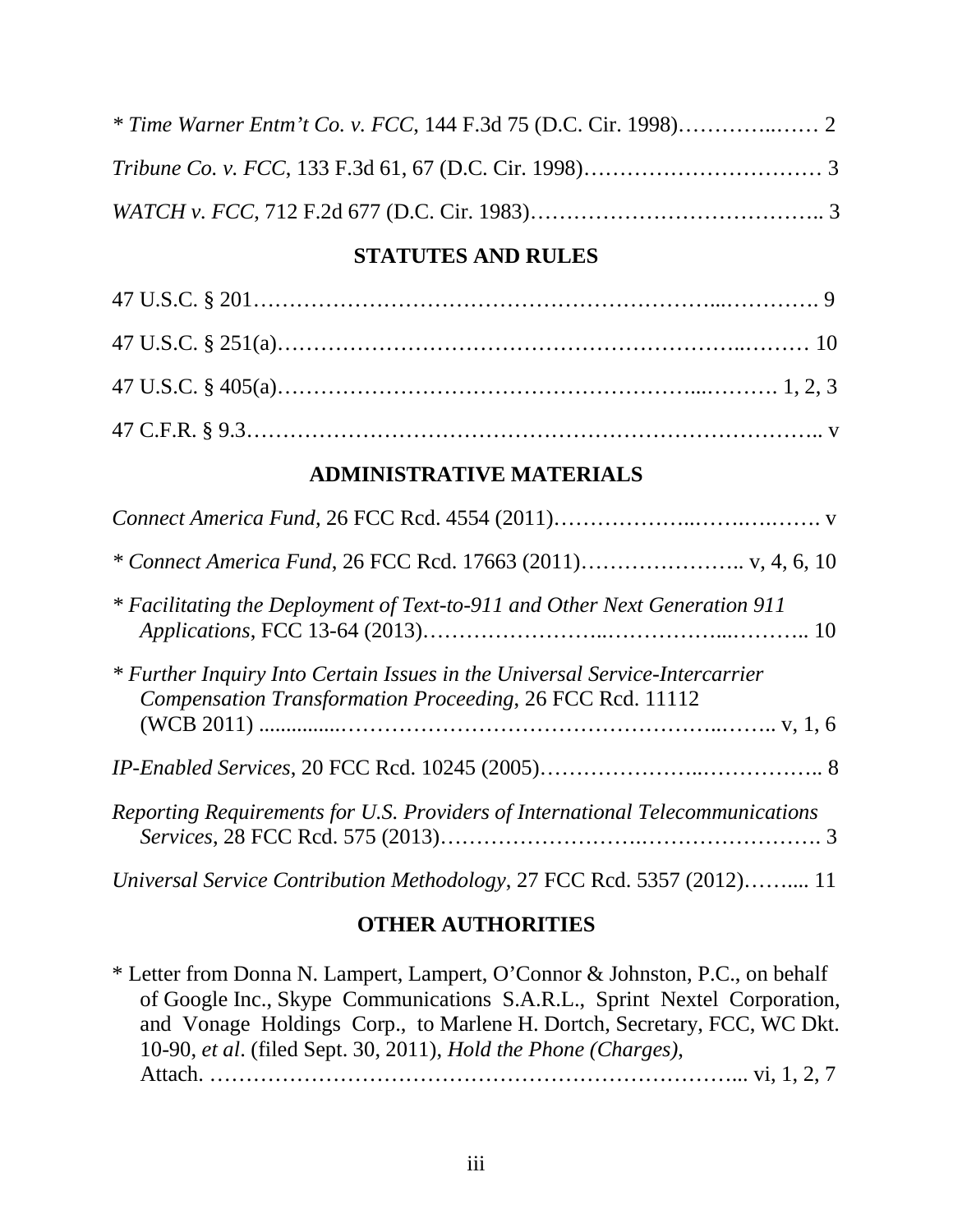<span id="page-4-0"></span>

|  |  |  |  | * Letter from R. Whitt, Google Inc., to Marlene H. Dortch, Secretary, FCC, WC |  |
|--|--|--|--|-------------------------------------------------------------------------------|--|
|  |  |  |  |                                                                               |  |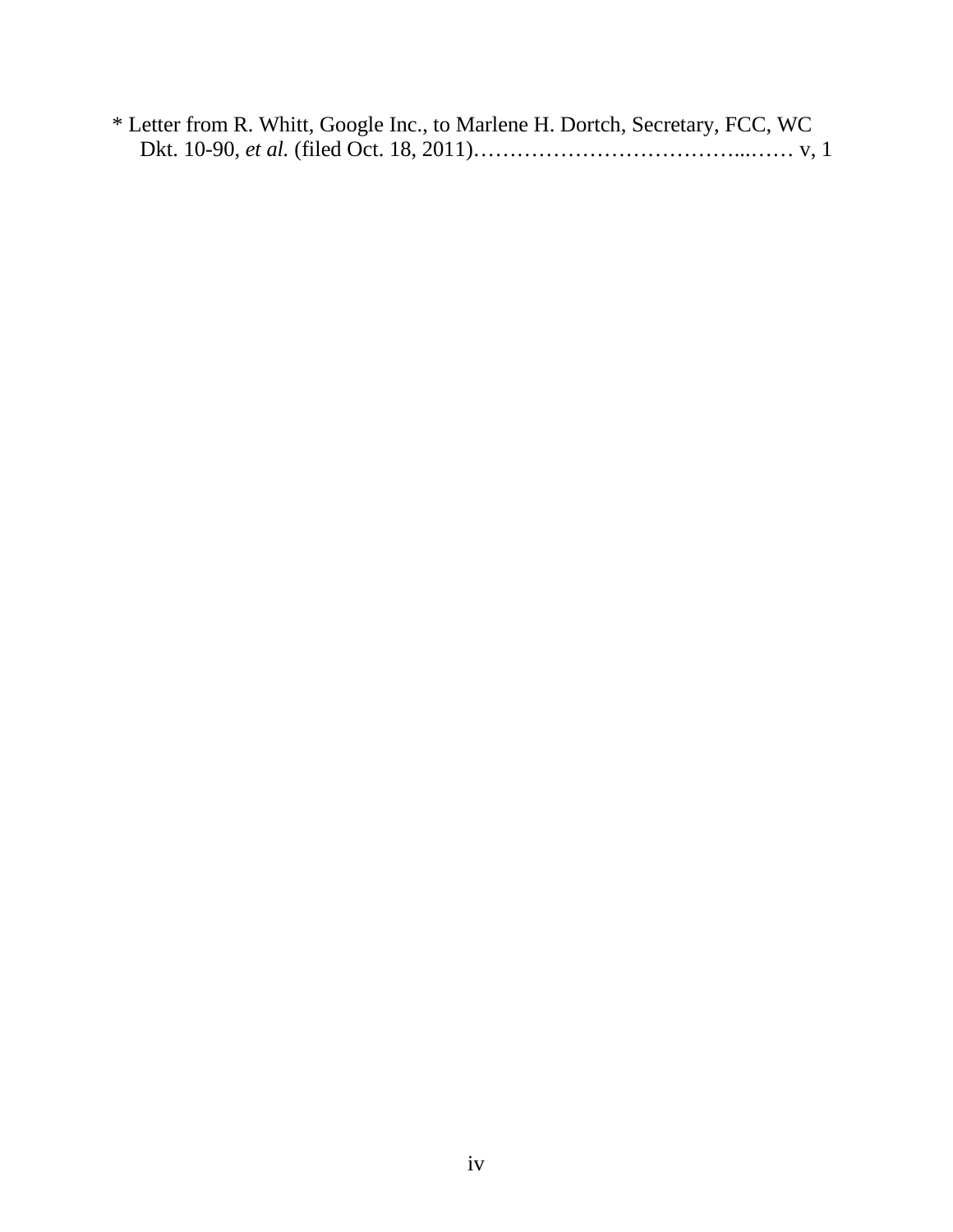## **GLOSSARY**

| Act:                       | Communications Act of 1934, as amended (47 U.S.C. § 151 et<br>$seq.$ ).                                                                                                                                                                                                                 |
|----------------------------|-----------------------------------------------------------------------------------------------------------------------------------------------------------------------------------------------------------------------------------------------------------------------------------------|
| APA:                       | Administrative Procedure Act (5 U.S.C. § 551 et seq.).                                                                                                                                                                                                                                  |
| Commission<br>or FCC:      | Federal Communications Commission.                                                                                                                                                                                                                                                      |
| ICC:                       | Intercarrier Compensation.                                                                                                                                                                                                                                                              |
| IP:                        | Internet Protocol.                                                                                                                                                                                                                                                                      |
| Int. Br.:                  | Uncited Brief of Intervenor National Telecommunications<br>Cooperative Association in Support of the FCC's Response to<br>the Voice on the Net Coalition, Inc. Brief.                                                                                                                   |
| <b>IVoIP:</b>              | Interconnected Voice over Internet Protocol, defined in 47<br>C.F.R. $§$ 9.3.                                                                                                                                                                                                           |
| No-Blocking<br>Obligation: | The obligation of IVoIP and one-way VoIP providers<br>to refrain from blocking telephone traffic, adopted in paragraph<br>974 of the Order.                                                                                                                                             |
| NPRM:                      | The FCC's February 2011 Notice of Proposed Rulemaking<br>initiating the proceeding that resulted in the Order. Connect<br>America Fund, 26 FCC Rcd. 4554 (2011).                                                                                                                        |
| Oct. 2011<br>Ex Parte:     | Letter from R. Whitt, Google Inc., to Marlene H. Dortch,<br>Secretary, FCC, WC Dkt. 10-90, et al. (filed Oct. 18, 2011).                                                                                                                                                                |
| Order:                     | The FCC's November 2011 Order (FCC 11-161) broadly<br>reforming the USF and ICC systems. Connect America Fund,<br>26 FCC Rcd. 17663 (2011).                                                                                                                                             |
| PSTN:                      | Public Switched Telephone Network.                                                                                                                                                                                                                                                      |
| <b>Public Notice:</b>      | The FCC's August 2011 Public Notice seeking additional<br>comment on specific proposals for reform of the USF and ICC<br>systems. Further Inquiry Into Certain Issues in the Universal<br>Service-Intercarrier Compensation Transformation<br>Proceeding, 26 FCC Rcd. 11112 (WCB 2011). |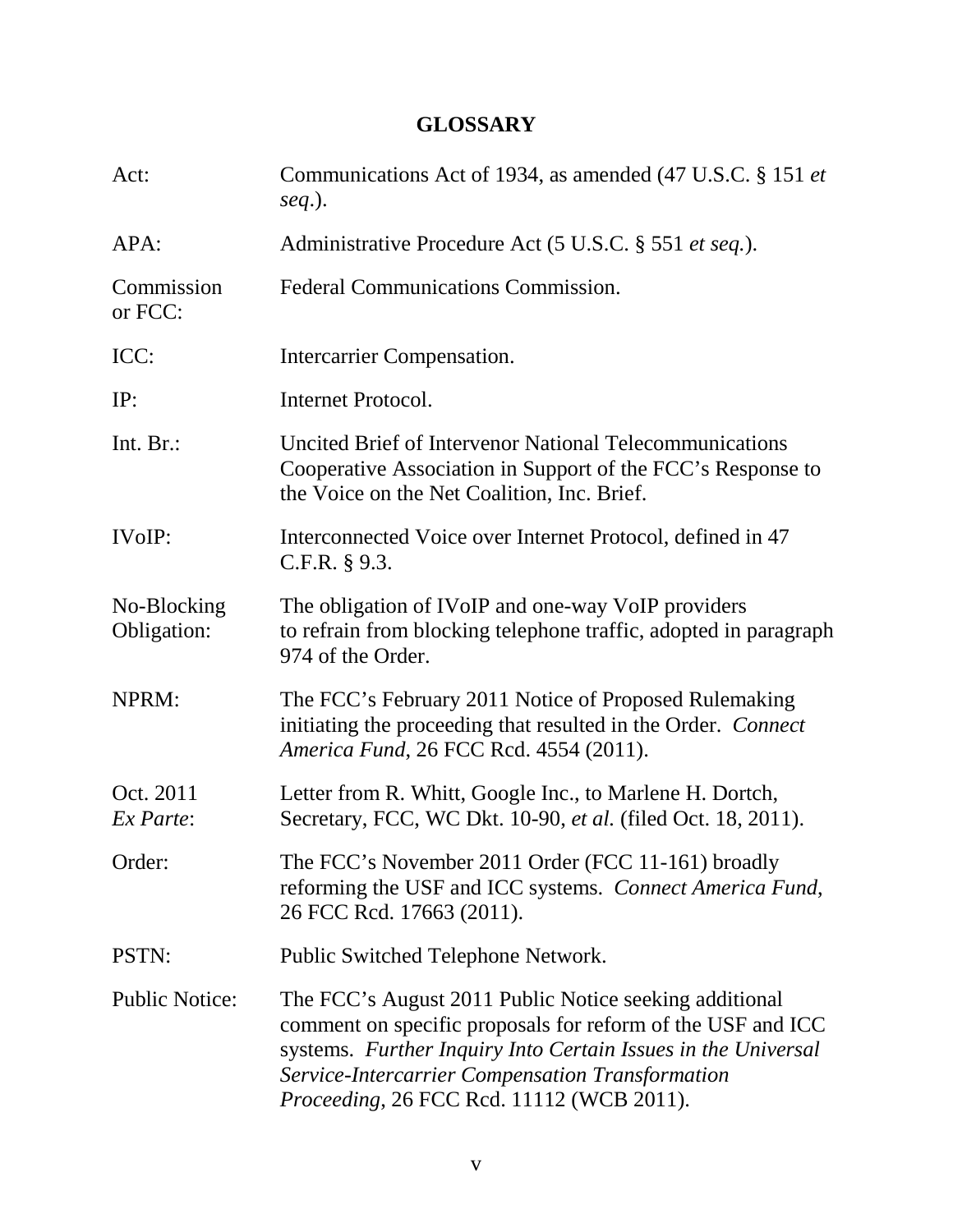| Resp.:                      | Federal Respondents' Uncited Response to the Voice on the<br>Net Coalition, Inc. Principal Brief.                                                                                                |
|-----------------------------|--------------------------------------------------------------------------------------------------------------------------------------------------------------------------------------------------|
| <b>VOIP</b><br>White Paper: | Letter from D. Lampert, Lampert, O'Connor & Johnston, P.C.,<br>to Marlene H. Dortch, Secretary, FCC, WC Dkt. 10-90, et al.<br>(filed Sept. 30, 2011), <i>Hold the Phone (Charges)</i> (Attach.). |
| VoIP:                       | Voice over Internet Protocol.                                                                                                                                                                    |
| VON:                        | Voice on the Net Coalition.                                                                                                                                                                      |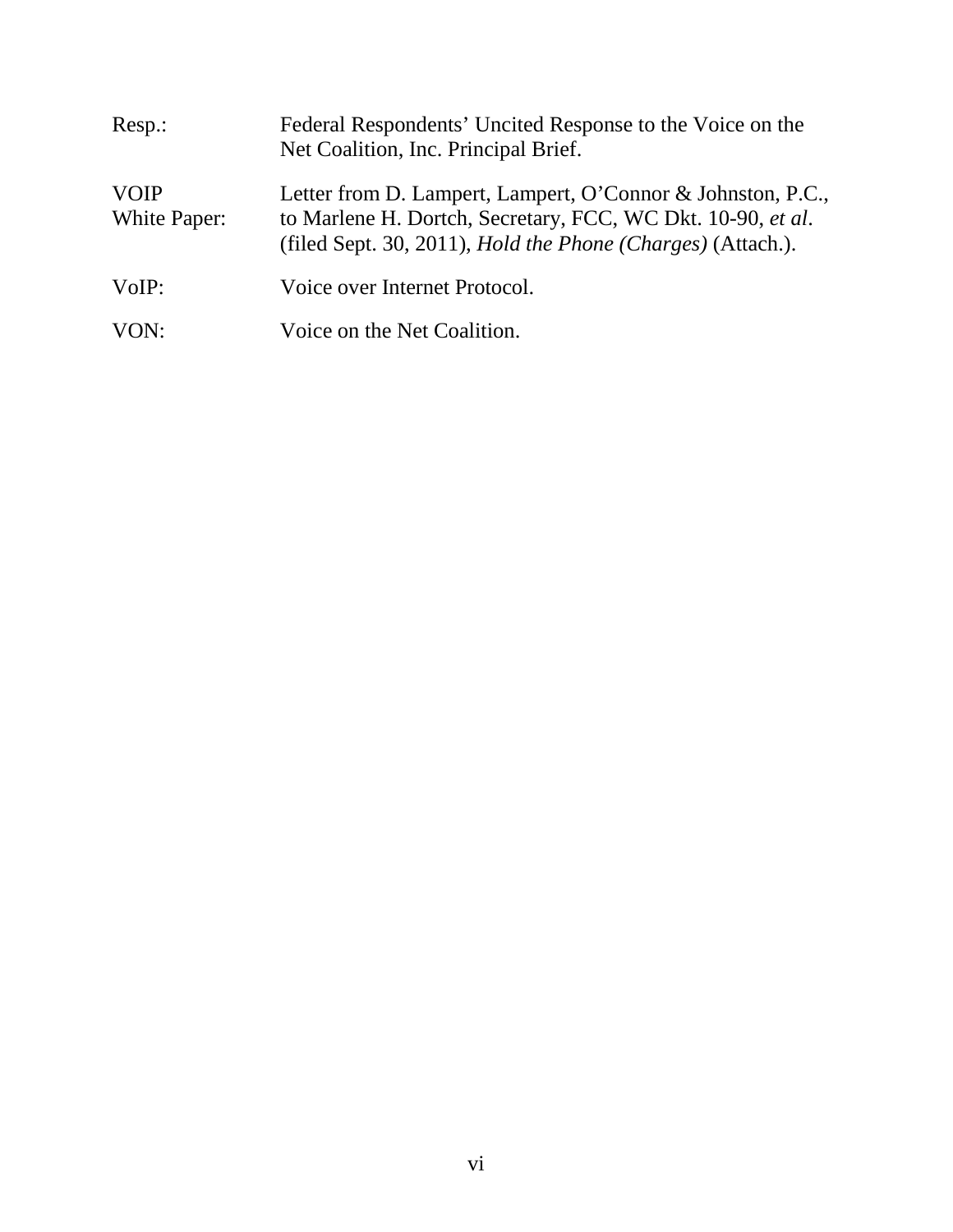#### **REPLY**

#### <span id="page-7-0"></span>**I. THE FCC HAD AN OPPORTUNITY TO PASS ON ALL ISSUES RAISED**

When the FCC "has been afforded . . . [an] opportunity to pass" on the question before the Court, filing a petition for reconsideration is not a statutory prerequisite to judicial review. 47 U.S.C. § 405(a). The FCC had ample opportunity to pass on each issue presented here; consequently, VON has waived none of its arguments.

VON demonstrates that the FCC exceeded its statutory authority by regulating all types of VoIP; this was squarely raised and addressed in the record. The FCC requested comment on a proposal addressing FCC authority over VoIP traffic, noting that it would apply to customers of both IVoIP services and "'oneway' interconnected VoIP services." Public Notice, n.57 (JA \_\_). Parties responded that "most, if not all, 'one-way' VoIP services are likely to be information services and may even be software applications or online offerings wholly outside of the Commission's jurisdiction," VoIP White Paper, 6 (JA \_\_); argued against "traditional telecommunications regulation[]," *id*. (JA \_\_) – which necessarily included a blocking prohibition; and stated that the FCC "cannot avoid obvious limitations in its ability to regulate services outside of its primary jurisdiction. . . ." Oct. 2011 *Ex Parte*, 6 (JA \_\_).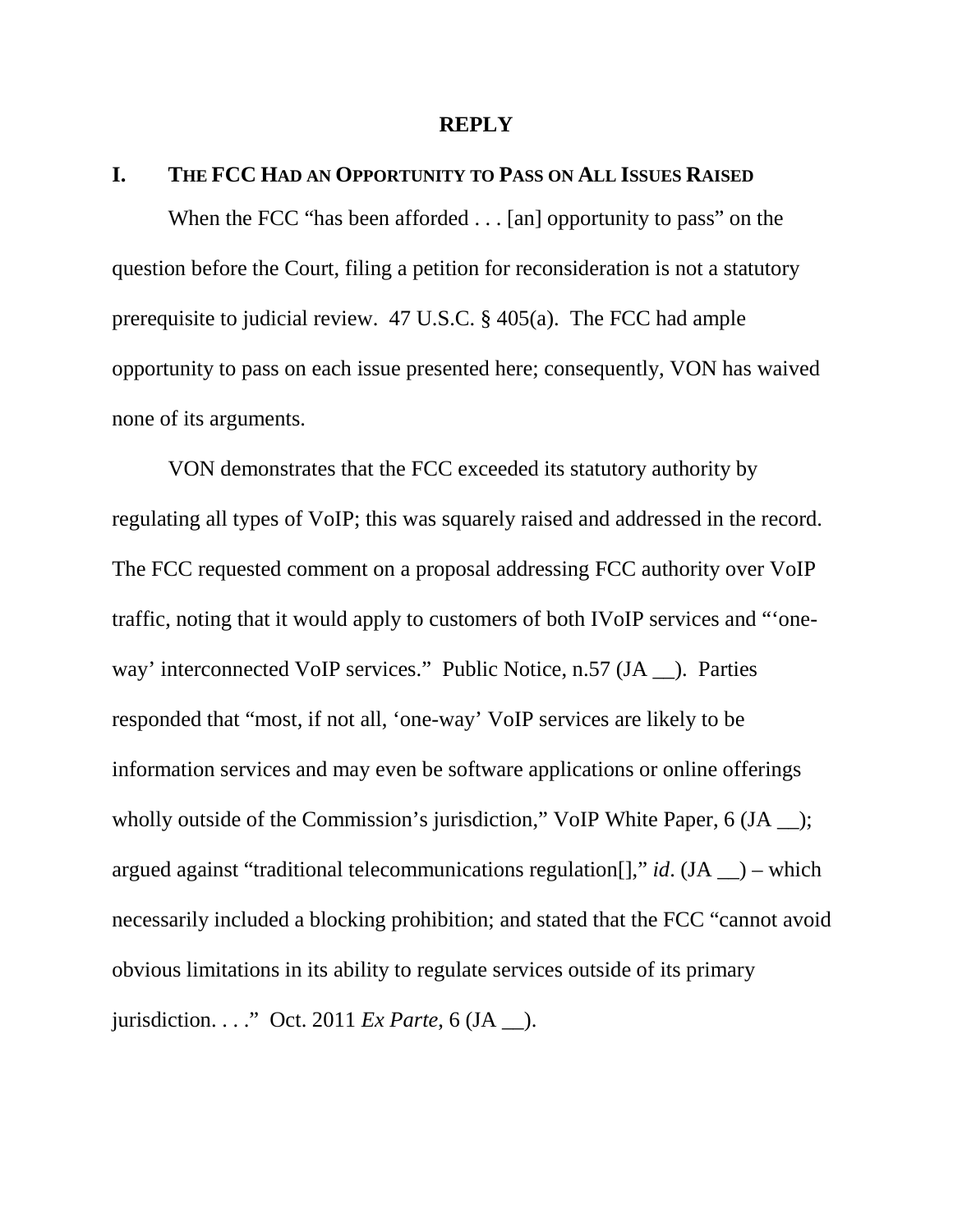The FCC's ancillary authority to impose the No-Blocking Obligation was "necessarily implicated" by these arguments. *Time Warner Entm't Co. v. FCC*, 144 F.3d 75, 80 (D.C. Cir. 1998) (§405(a) does not require "that the *precise* issue be presented to the Commission in order to afford it a 'fair opportunity.' So long as the issue is necessarily implicated by the argument made to the Commission, *section 405* does not bar . . . review.") (emphasis in original). *Accord Echostar Satellite L.L.C. v. FCC*, 704 F.3d 992, 996 (D.C. Cir. 2013).

VON's APA claims likewise were "necessarily implicated by" arguments below. Responding to the FCC's inquiry on whether to subject "one-way" VoIP to Title II carrier charges, parties stated:

The FCC . . . has not undertaken the pre-requisites under the [APA] necessary to impose rate regulation on "one-way" VoIP. The term "one-way interconnected VoIP" is not defined by the Act or in the Commission's rules. Neither has the Commission provided a proposed definition of the term, or provided notice, explanation or justification of the proposed regulation.

VoIP White Paper, 6 (JA \_\_). These parties also reiterated that "[n]otice must be 'sufficient to fairly apprise interested parties of all significant subjects and issues involved.'" *Id*. n.32 (citation omitted) (JA \_\_). Given that even Respondents assert a "close connection" between the FCC's decision to subject VoIP traffic to carrier charges and adoption of the No-Blocking Obligation, Resp. 10, it is clear the FCC had fair opportunity to pass on the arguments.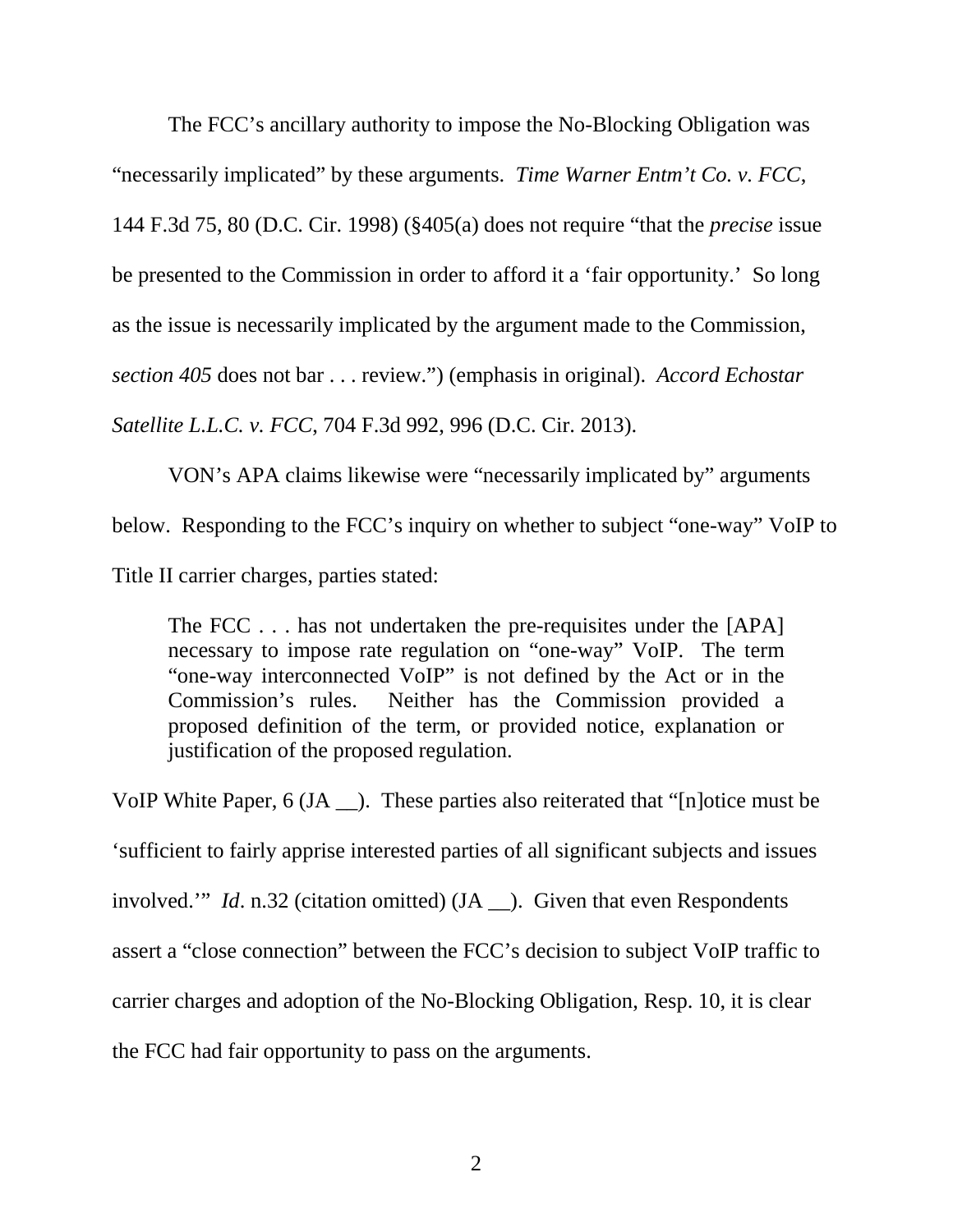Even if the Court were to find §405(a) is not satisfied, it should conclude that the futility exception applies.<sup>[1](#page-9-0)</sup> Section  $405(a)$  "leave[s] room for the operation of sound judicial discretion to determine whether and to what extent judicial review of questions not raised before the agency should be denied." *WATCH v. FCC*, 712 F.2d 677, 681 (D.C. Cir. 1983).*Accord Tribune Co. v. FCC*, 133 F.3d 61, 67 (D.C. Cir. 1998). Courts may consider issues that "would have been futile to raise before the agency," *WATCH* at 682, especially where the agency's "general views" are already known. *ACT v. FCC*, 564 F.2d 458, 469 (D.C. Cir. 1977). *See also Conn. Dep't of Pub. Util. Control v. FCC*, 78 F.3d 842, 849 (2d Cir. 1996) (applying the futility exception). Given the FCC's repeated invocation of ancillary authority to regulate unclassified VoIP services (*see, e.g.*, FCC decisions cited at Resp. 18), its position is so "firmly entrenched" that it would have been futile to question that authority before the agency. *See Tribune Co.* at 67. In fact, since *Nat'l Cable & Telecomms. Ass'n v. Brand X*, 545 U.S. 967 (2005), the FCC has asserted ancillary authority (primarily over IVoIP) at least 20 times. This trend continues. *See, e.g.*, *Reporting Requirements for U.S. Providers of International Telecommunications Services*, 28 FCC Rcd. 575, ¶81 (2013)

<span id="page-9-0"></span><sup>&</sup>lt;sup>1</sup> Contrary to Respondents' assertion (Resp. 7, n.2), the Court may apply an exception to §405(a). *Booth v. Churner*, 532 U.S. 731 (2001), cited at Resp. n.2, did not involve §405(a) and is not controlling.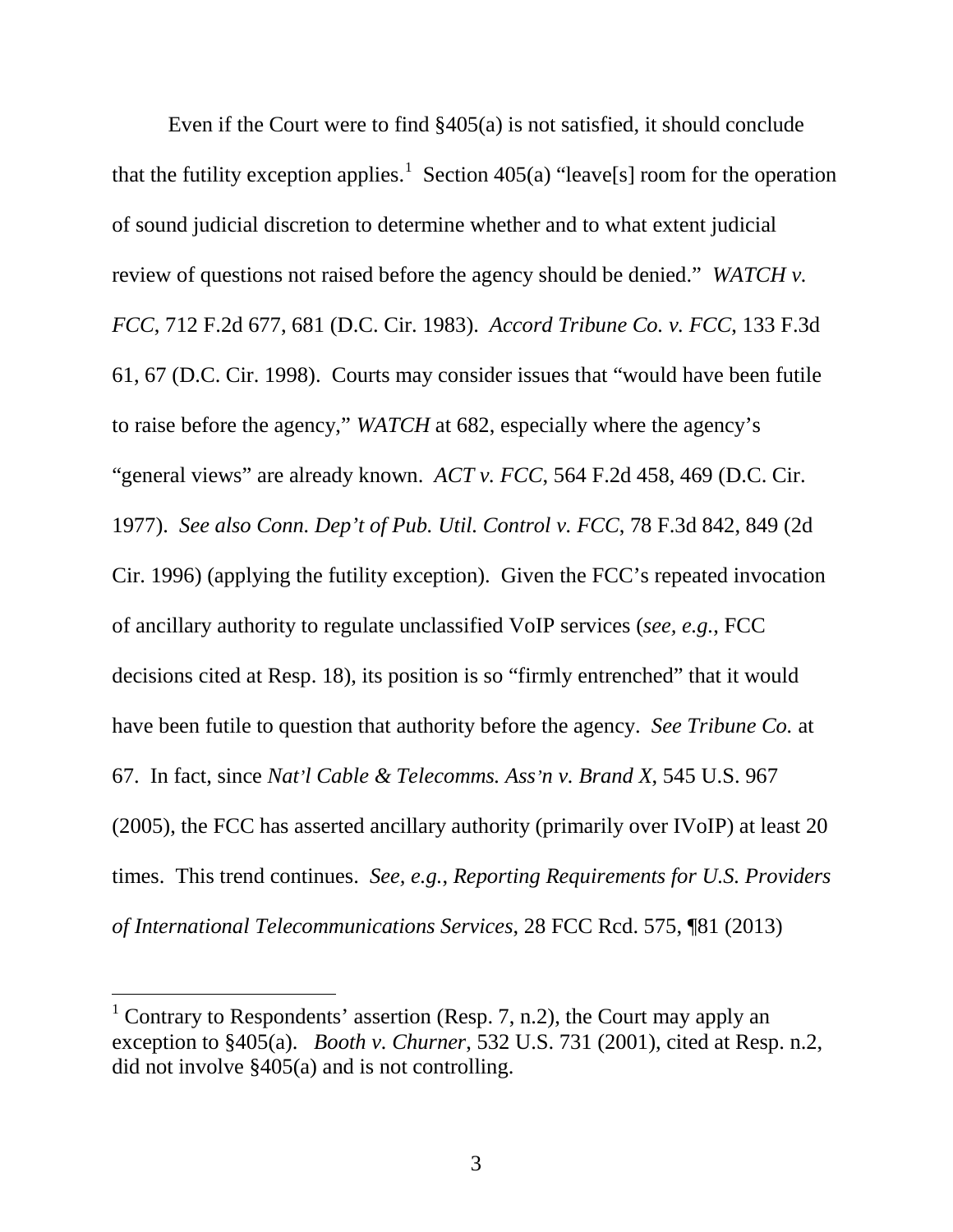("Regardless of the classification of VoIP services connected to the PSTN, we have ancillary authority to require providers of those services to file traffic and revenue data."), and decisions cited *id*. at n.137 (JA \_\_).

#### <span id="page-10-1"></span><span id="page-10-0"></span>**II. THE FCC'S ACTION DID NOT COMPLY WITH APA REQUIREMENTS**

#### **A. The Decision Was Not Adequately Explained**

To comply with the APA's prohibition on arbitrary and capricious decisionmaking, an agency must both "'examine the relevant data and articulate a satisfactory explanation for its action including a rational connection between the facts found and the choice made.'" *Sorenson Commc'ns, Inc. v. FCC*, 659 F.3d 1035, 1045 (10th Cir. 2011) (quoting *Motor Vehicle Mfrs. Ass'n v. State Farm Mut. Automobile Ins. Co.*, 463 U.S. 29, 43 (1983)).

Respondents make no attempt to show the FCC examined relevant data; indeed, they concede the FCC had no "evidence that VoIP calls previously had been blocked." Resp. 12. Lacking any "facts found" – and affirmatively ignoring relevant data on existing practices of VoIP providers who already were paying access charges, *see* Order ¶938 (JA \_\_) – Respondents instead now seek deference to the FCC's "predictive judgment" that "VoIP providers would block calls in the future." Resp. 12.

Deference to predictive judgment "does not mean all agency decisions are unimpeachable. . . . [I]t is the responsibility of the reviewing court to determine if

4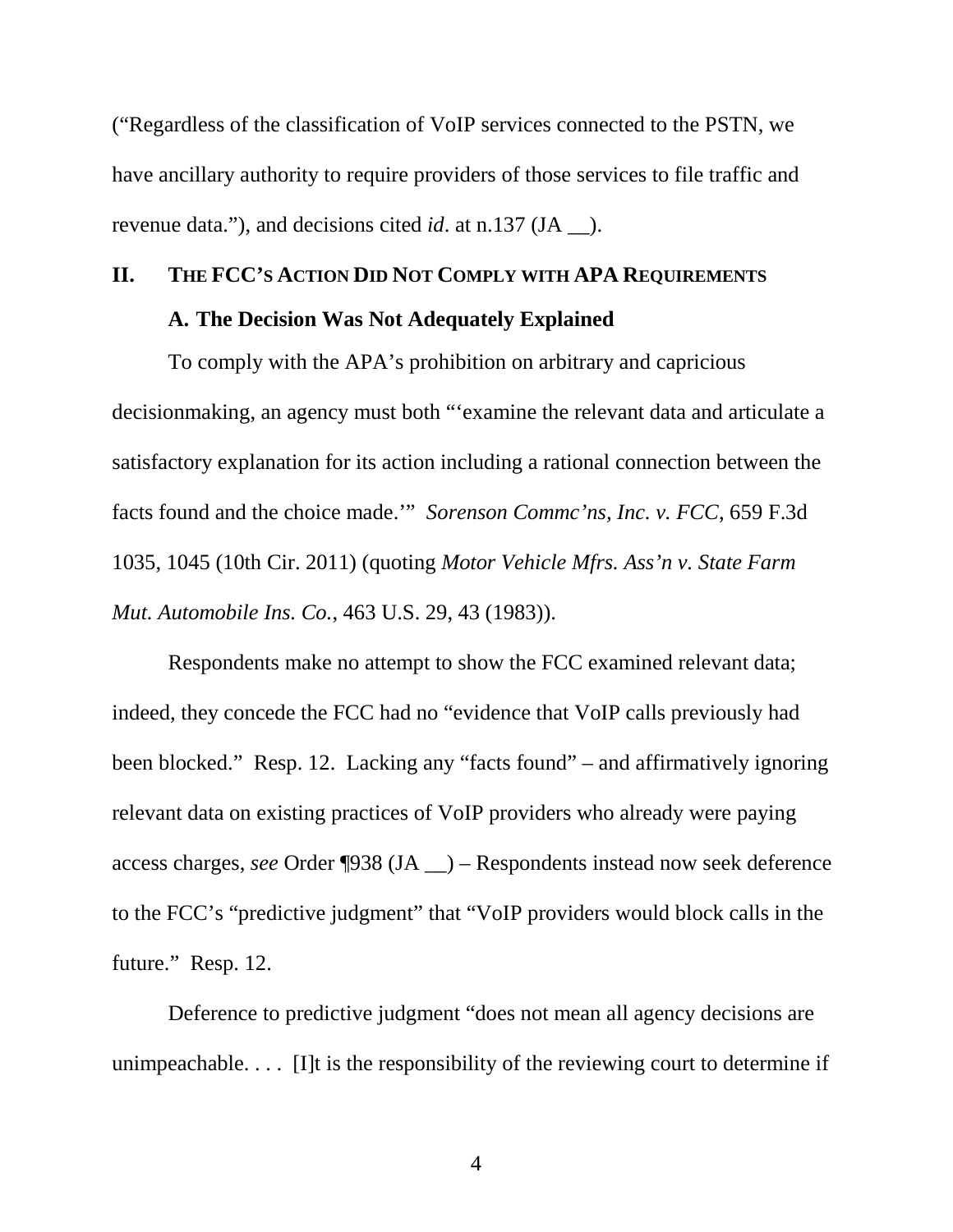there is substantial evidence" to support the agency's finding. *Franklin Sav. Ass'n v. Dir., Office of Thrift Supervision*, 934 F.2d 1127, 1147-48 (10th Cir. 1991). *See also Colorado Interstate Gas Co. v. FERC*, 904 F.2d 1456, 1463 n.14 (10th Cir. 1990) (contrary to Respondents' claim, Resp. 12, FERC "based [its] prediction" in part on "evidence in the record").<sup>[2](#page-11-0)</sup> Here, it is undisputed that there is no record of call blocking by any VoIP provider; consequently, there can be no "rational connection" between non-existent facts and adoption of the No-Blocking Obligation. That decision therefore must be set aside. *Olenhouse v. Commodity Credit Corp.*, 42 F.3d 1560, 1575 (10th Cir. 1994).

Deference is decidedly not warranted when an agency ignores evidence that does not support its prediction. *See BellSouth Telecomms., Inc. v. FCC*, 469 F.3d 1052, 1060 (D.C. Cir. 2006) ("deference owed agencies' predictive judgments gives them no license to ignore the past when the past relates directly to the question at issue"). The FCC's conjecture that VoIP providers would block calls to avoid access charges was predicated on the notion that VoIP providers had not previously paid access charges and, once required to do so, would have an

<span id="page-11-0"></span> <sup>2</sup> *FCC v. Fox Television Stations, Inc.*, 556 U.S. 502 (2009), does not free the FCC of its obligation to review "relevant data." In fact, the majority affirmed *Motor Vehicle Mfrs. Ass'n*., *id*., 513, while emphasizing that "there are some propositions [here, the harmful effect of broadcast profanity on children] for which scant empirical evidence can be marshaled," and that courts cannot insist that an agency "obtain[] the unobtainable." *Id*., 519.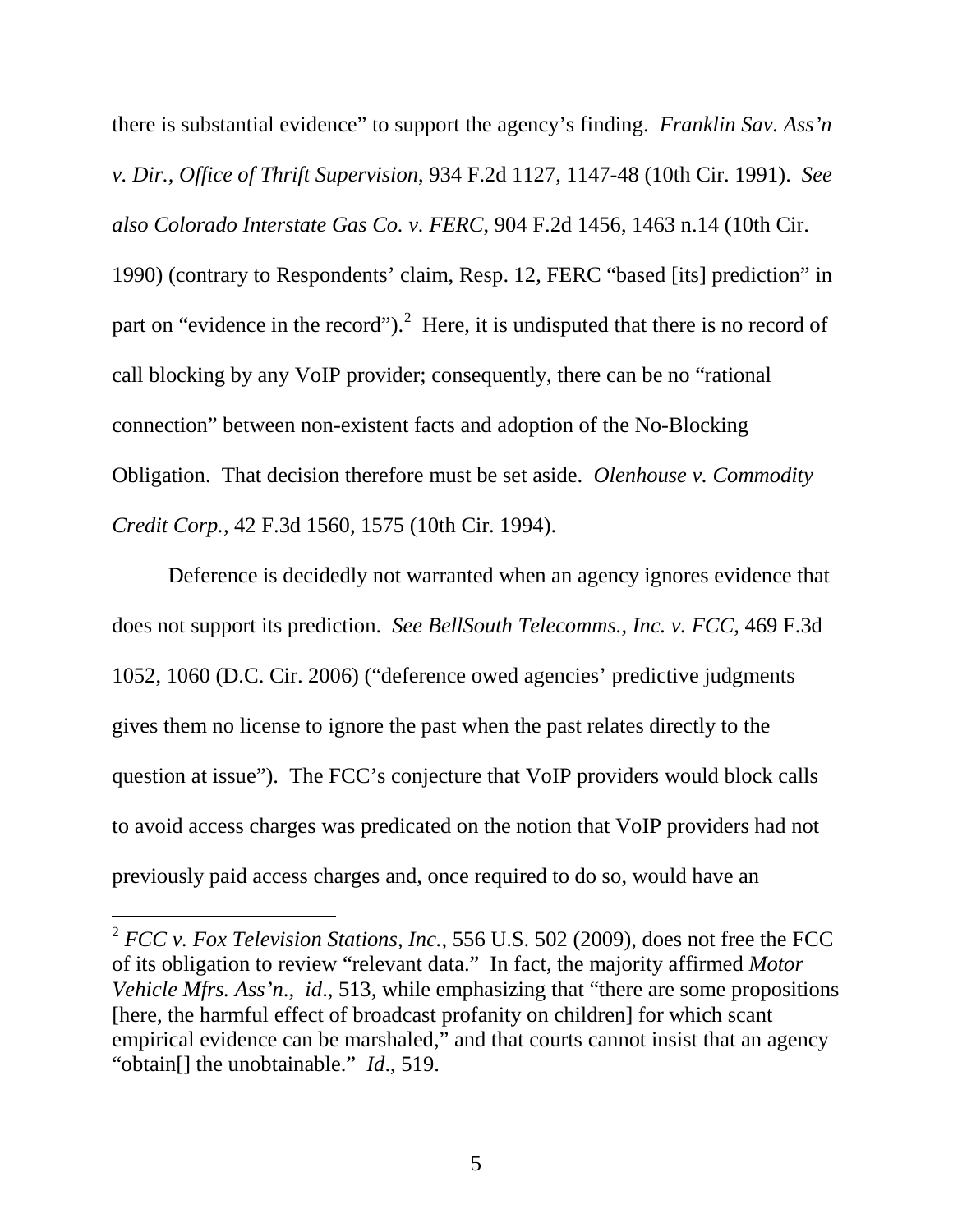incentive to block calls. But IVoIP providers in fact paid access charges prior to the Order. *See* Order ¶¶937-938 (JA \_\_). The FCC could have attempted to determine whether call blocking by VoIP providers actually had occurred and whether new regulation prohibiting such blocking was warranted.<sup>[3](#page-12-1)</sup> Instead, Respondents cobble together a tenuous *post hoc* predictive judgment argument.

### <span id="page-12-0"></span>**B. The Blocking Prohibition Was Not a "Logical Outgrowth" of the Proposed Rules**

Respondents argue the blocking prohibition was a "logical outgrowth" of the FCC's draft rules, "[g]iven the close connection between the imposition of access charges and the incentive to block calls." Resp. 10. But that connection is irrelevant here; Respondents instead must show a connection between the Public Notice's proposal (n.57, JA) to subject undefined "one-way interconnected VoIP services" to ICC and call signaling rules, and the Order's adoption (¶974, JA \_\_) of a No-Blocking Obligation that applies to "providers of 'one-way' VoIP service." That connection was never demonstrated, nor could it be, given that "one-way services do not meet the definition of [I]VoIP." Order ¶941 (JA \_\_).

"[A] final rule fails the logical outgrowth test and thus violates the APA's

<span id="page-12-1"></span> $3$  Respondents' assertion that VON's "legal challenge . . . amounts to a tacit admission," Resp. 13, is a red herring. The FCC "must defend its action on the same grounds advanced in the Order," *Comcast Corp. v. FCC*, 600 F.3d 642, 660 (D.C. Cir. 2010) (citation omitted). This case was not part of the record, and VON need not sit idly by for fear of speculative accusations.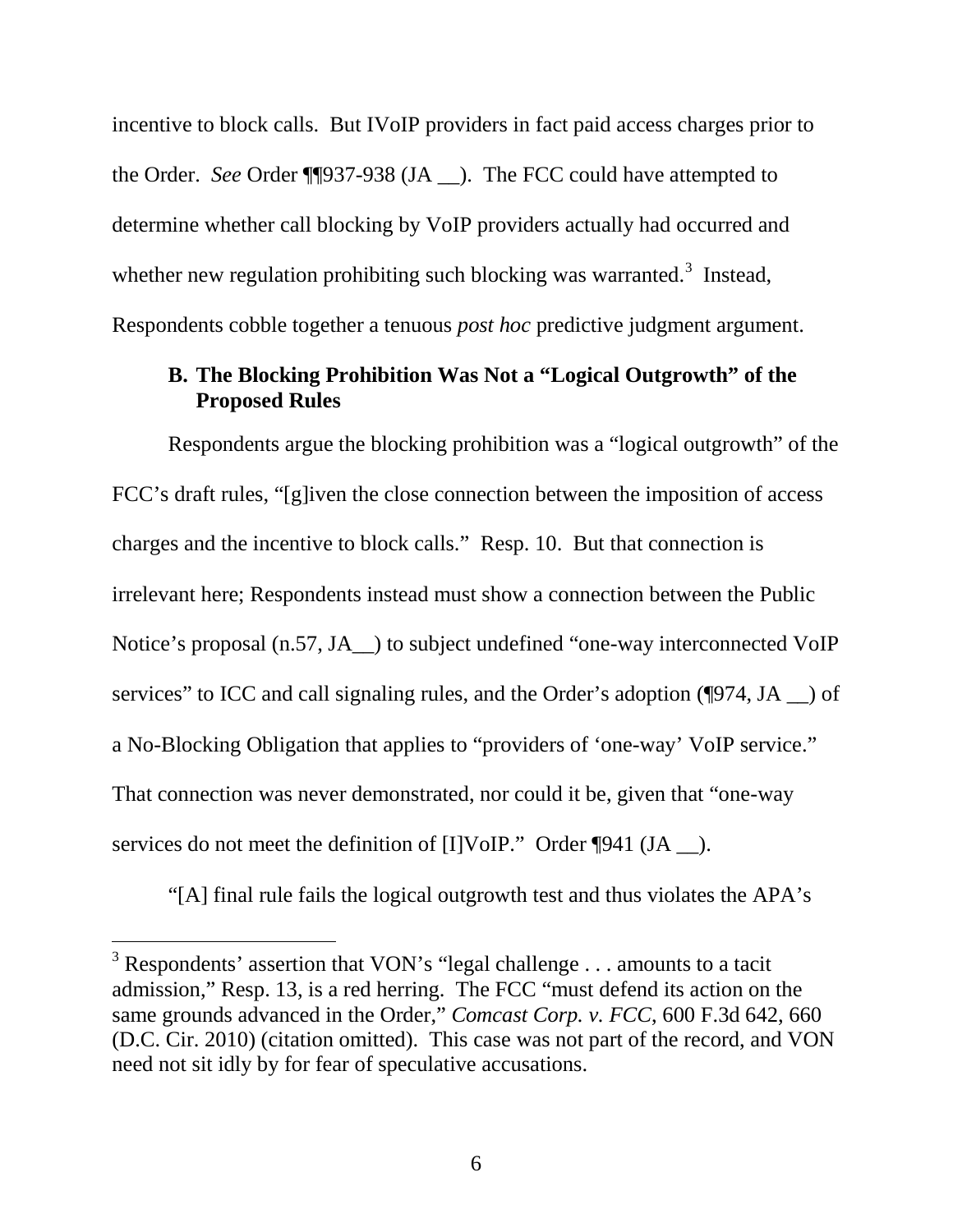notice requirement where 'interested parties would have had to "divine [the agency's] unspoken thoughts," because the final rule was surprisingly distant from the proposed rule.'" *CSX Transp. Inc. v. Surface Transp. Bd.*, 584 F.3d 1076, 1080 (D.C. Cir. 2009) (citations omitted). Here, parties brought the inadequacy of the notice – the FCC's "unspoken thoughts" – to the FCC's attention, stating "[i]t is . . . unclear what services would be encompassed by 'one-way' interconnected VoIP. . . . The FCC's definition of 'interconnected VoIP' clearly encompasses only a two-way service so that 'one-way interconnected VoIP' makes little sense." VoIP White Paper, 6 (JA \_\_). Because the FCC never defined, and had no record regarding, one-way VoIP services, it was not "reasonably foreseeable," *Long Island Care at Home, Ltd. v. Coke*, 551 U.S. 158, 175 (2007), that the FCC would regulate such services, nor could parties have "anticipated the agency's final course," *Covad Commc'ns v. FCC*, 450 F.3d 528, 548 (D.C. Cir. 2006), based on the Public Notice. [4](#page-13-0) "[T]he APA simply requires more." *Ass'n of Private Sector* 

<span id="page-13-0"></span> $<sup>4</sup>$  Intervenor's attempt (Int. Br. 3) to tie a reference to call blocking in the NPRM to</sup> the No-Blocking Obligation fails. Notably, the FCC did not make that connection, nor do Respondents assert the FCC proposed a No-Blocking Obligation for VoIP providers, sought comment on the issue of call blocking by "one-way" and other VoIP providers, or discussed "one-way VoIP providers" in any context. *Cf*. Resp. 9-11 *with* VON Brief 10.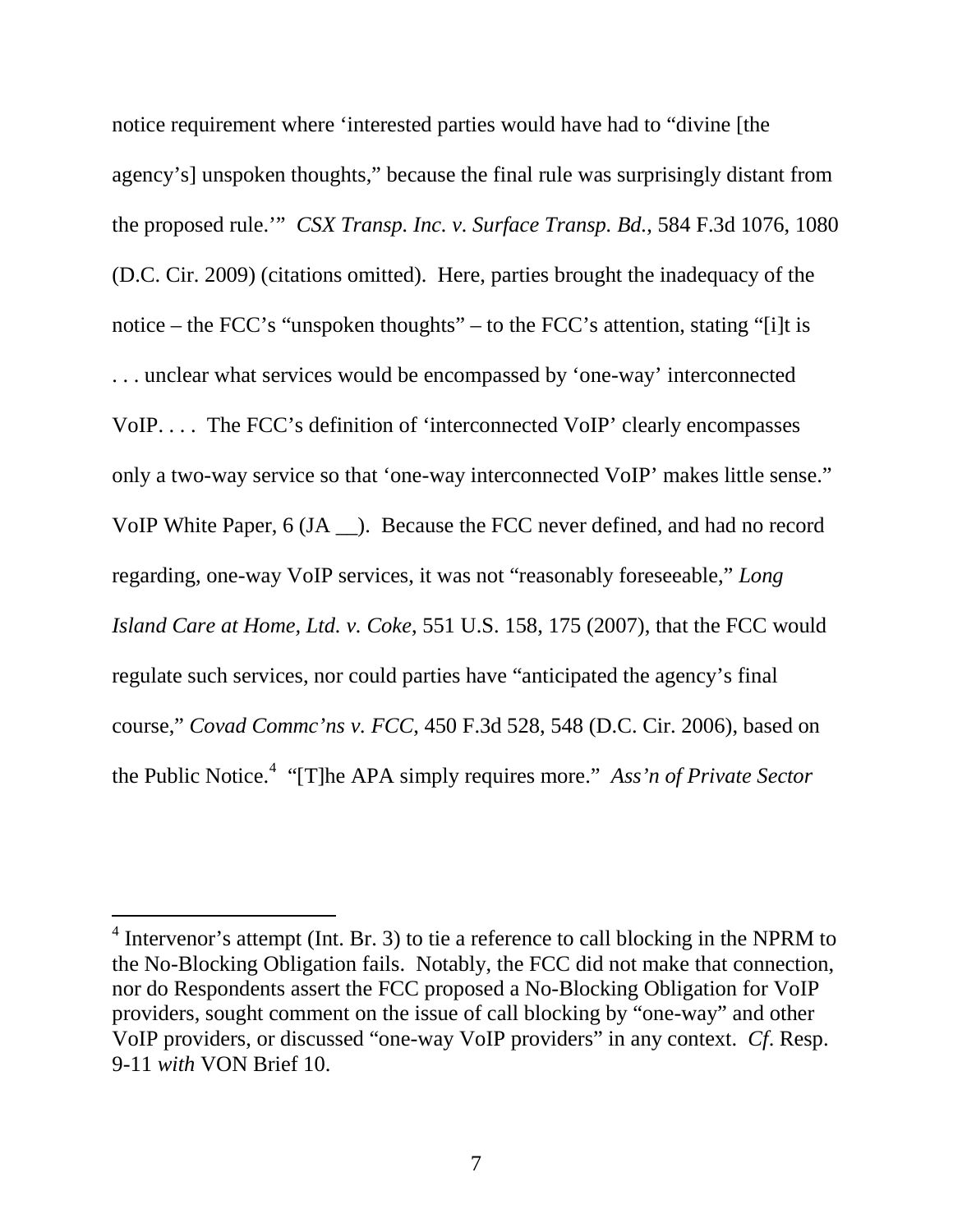*Colleges and Univs. v. Duncan,* 681 F.3d 427, 462 (D.C. Cir. 2012).<sup>[5](#page-14-2)</sup>

### <span id="page-14-0"></span>**III. RESPONDENTS FAIL TO SHOW TITLE I AUTHORITY TO ADOPT THE NO-BLOCKING PROHIBITION**

Respondents confirm that the FCC has not classified "the affected VoIP services" as either telecommunications services or information services. Resp. 14- 15. Although courts have upheld an exercise of ancillary authority without this classification, there are important differences between services addressed in those decisions and what is at issue here. Respondents fail to acknowledge those differences and overreach by asserting authority beyond the limits of applicable precedent.

### **A. Title I Jurisdiction Does Not Extend to "One-Way VoIP"**

<span id="page-14-1"></span>The FCC may exercise "general jurisdiction . . . under Title I" only when that jurisdiction "covers the regulated subject," *Comcast* at 646 – what Respondents vaguely refer to as "the VoIP services at issue." Resp. 16. While Respondents cite (Resp. 17) *IP-Enabled Services*, 20 FCC Rcd. 10245 (2005), which involved only IVoIP, the Order cited no authority for the proposition that Title I affords jurisdiction over any "one-way VoIP," including software

<span id="page-14-2"></span> <sup>5</sup> *Cf*., *e.g.*, *Int'l Union, United Mine Workers of Am. v. Mine Safety & Health Admin.*, 407 F.3d 1250, 1259 (D.C. Cir. 2005) (rule providing that "'the *maximum*  air velocity in the belt entry must be no greater than 500 feet per minute, unless otherwise approved . . .'" was not the logical outgrowth of a proposal to require that "'[a] *minimum* air velocity of 300 feet per minute must be maintained . . .'") (emphasis in original).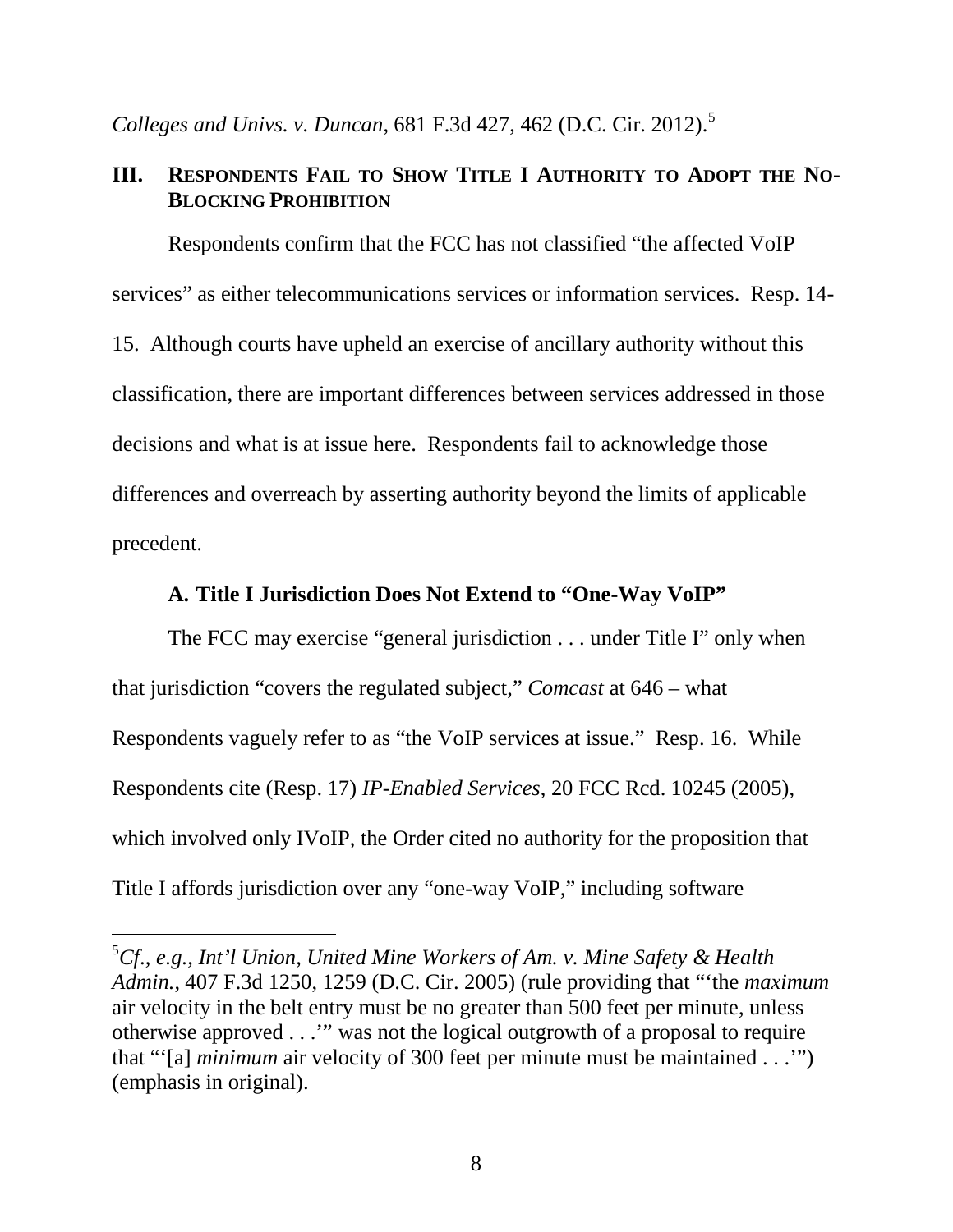applications, online offerings, and other information services entirely outside FCC authority. Regardless, the FCC must provide *some* analysis when it asserts ancillary authority over a broad array of previously unregulated offerings. *See supra* Part II.A.

### <span id="page-15-0"></span>**B. The Exercise of Authority Is Not Reasonably Ancillary to Any Statutorily Mandated Responsibility**

An exercise of ancillary authority also must be "reasonably ancillary to the . . . effective performance of the Commission's statutorily mandated responsibilities." *Comcast* at 646. Like the Order, the Response fails to make such a connection. "[W]ide latitude in the exercise of delegated powers is not the equivalent of untrammeled freedom to regulate activities over which the statute fails to confer . . . Commission authority." *Id*. at 661.

Respondents first repeat the Order's hypothetical concern that a telecommunications carrier *could* circumvent its obligations under §201 of the Act (which covers *only* common carrier services) by partnering with a VoIP provider and asking the VoIP provider to block calls. Resp. 17. But this merely confirms the FCC's statutorily-mandated responsibility with respect to the Title II carrier in its hypothesis, not the VoIP provider. Moreover, nothing in the record supports the notion that any VoIP provider has done or would do so, and the Order provided no connection between this speculation and FCC exercise of ancillary authority.

9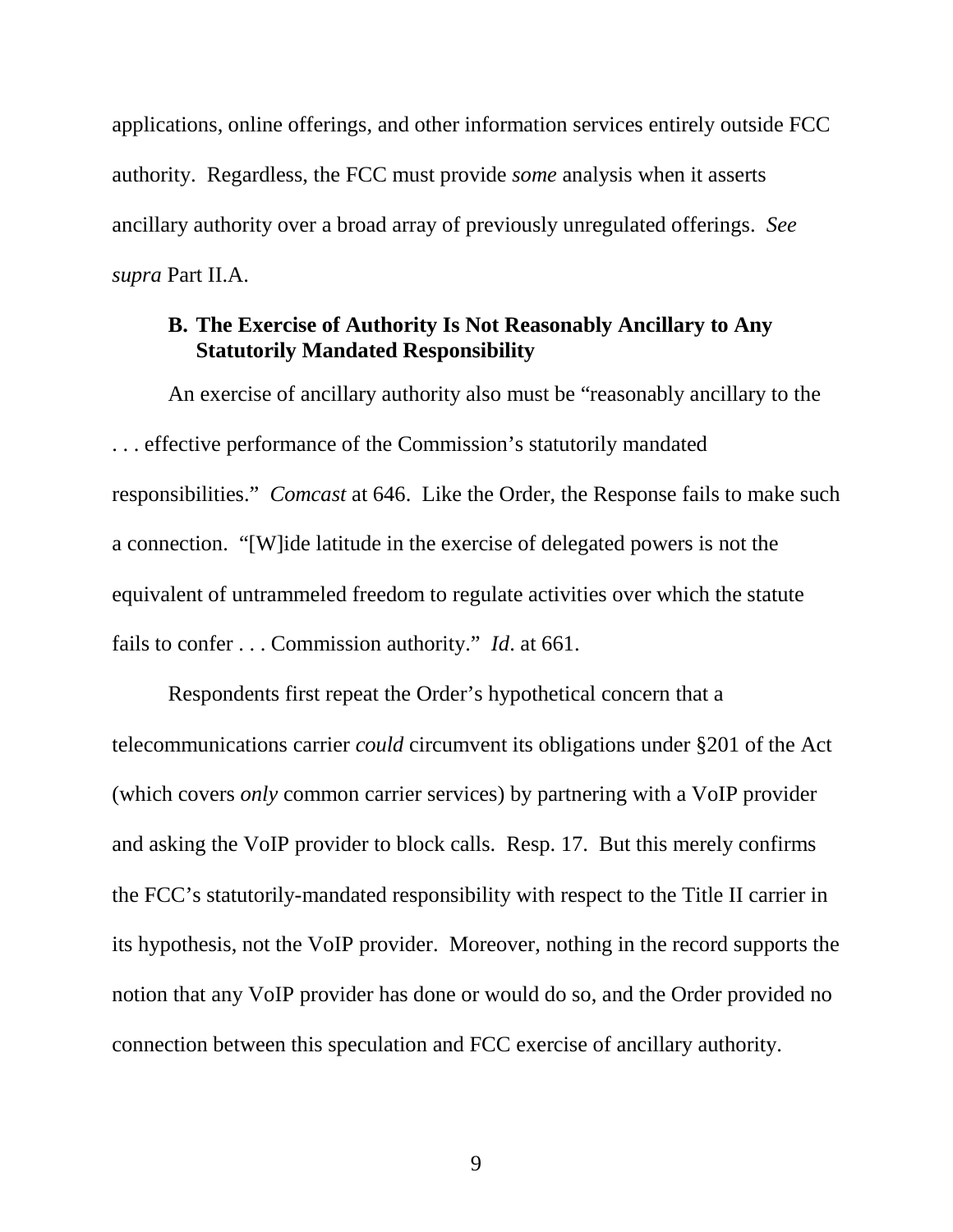Respondents also repeat the Order's speculation that blocking "a call from a traditional telephone customer to a customer of a VoIP provider, or vice versa, would deny the traditional telephone customer the intended benefits of telecommunications interconnection under  $\lceil \frac{8}{251(a)(1)} \rceil$  of the Act. Resp. 17. But §251(a)(1) mandates interconnection among telecommunications carriers; it imposes no obligations on IVoIP or information service providers. Respondents point to no responsibility under §251(a)(1) to which the FCC's exercise of Title I authority over VoIP providers is reasonably ancillary, nor does §251(a) contain an express delegation of authority. *See Comcast* at 652, 655, 657. [6](#page-16-0)

Respondents next assert that ancillary authority over *all* VoIP services is appropriate "because consumers regard VoIP services 'as substitutes for traditional voice telephone services.'" Resp. 17 (citing Order ¶63 (JA \_\_)). The Order made no such claim, and it is barred here. *See Comcast* at 660. Instead, the Order's discussion of substitutability applied solely to IVoIP as defined in FCC rules –  $a$ two-way service.<sup>[7](#page-16-1)</sup> There is no record whatsoever regarding consumers' views on

<span id="page-16-0"></span> <sup>6</sup> The FCC's recent *Facilitating the Deployment of Text-to-911 and Other Next Generation 911 Applications*, FCC 13-64, ¶¶100-140 (JA \_\_-\_\_) (May 17, 2013), seeking to justify in detail how a new rule is reasonably ancillary to specific statutory responsibilities, provides a stark contrast with the Order.

<span id="page-16-1"></span><sup>7</sup> All the cases cited by Respondents (*see* Resp. 15, 18) discuss its authority to regulate IVoIP. None addresses "one-way VoIP."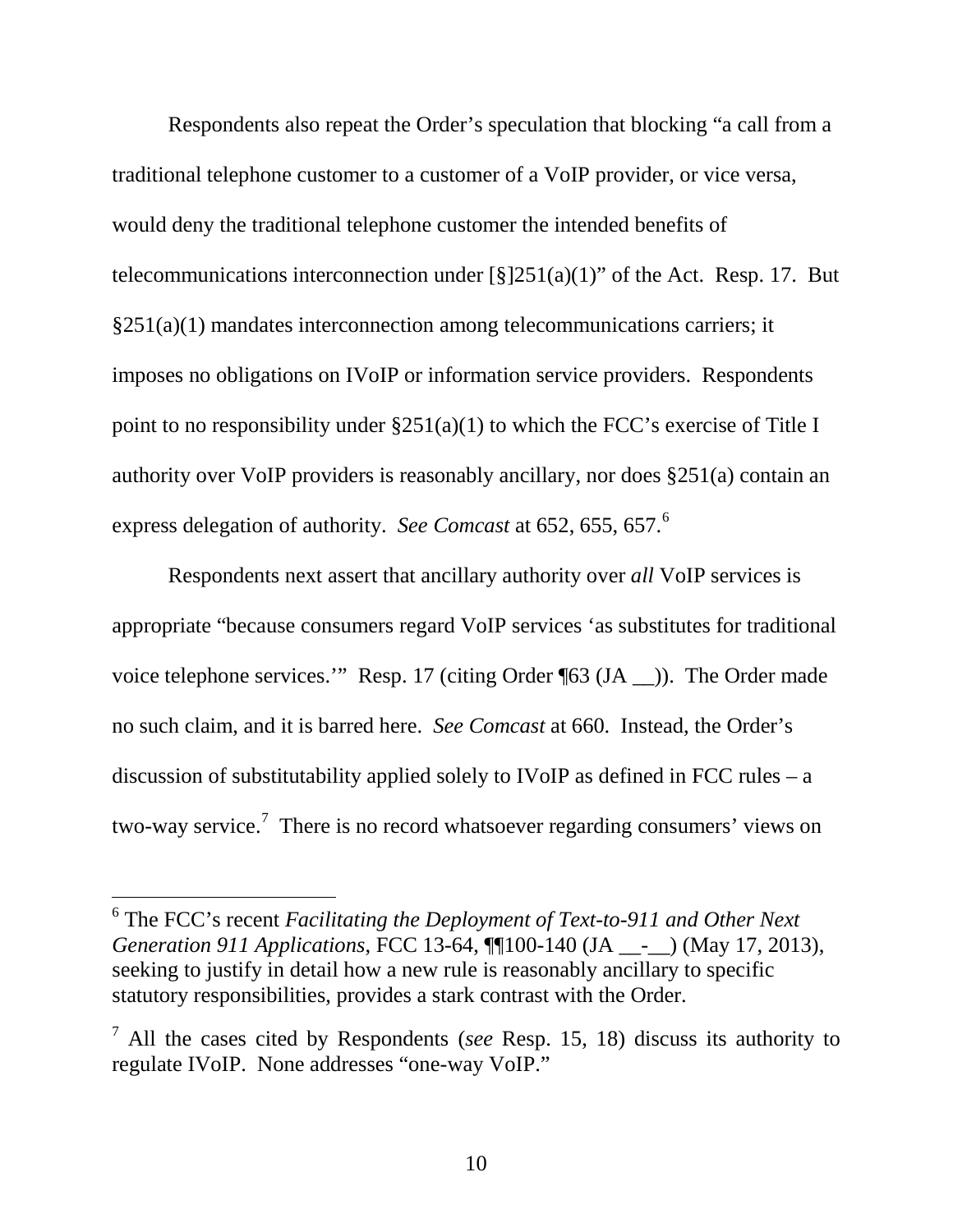"one-way IVoIP" or "one-way VoIP," nor is there any support for the claim that consumers' views on "substitutability" fall within any statutory responsibility.<sup>[8](#page-17-1)</sup> Even assuming an exercise of ancillary authority over IVoIP could be valid because IVoIP is "like traditional telephone service," the Order failed to demonstrate (or even attempt to demonstrate) that either "one-way IVoIP" or "oneway VoIP" are "like" telephone service.

<span id="page-17-0"></span>Respondents' final claim, that the FCC has "'various responsibilities' under Title II to ensure the widespread availability of reliable telephone service," Resp. 20, also was not advanced in the Order and may not be considered here, *see Comcast* at 600, nor is it supported by the record.

<span id="page-17-1"></span><sup>&</sup>lt;sup>8</sup> Intervenor emphasizes the need for the Court to "consider . . . the entire record." Int. Br. 5. Yet, the record includes gaps, which, post-Order, Respondents try to fill. In a subsequent proceeding, the FCC for the first time is developing a record on the extent of its authority over one-way VoIP and proposing to codify a definition of one-way VoIP. *Universal Service Contribution Methodology*, 27 FCC Rcd. 5357, ¶58 (2012) (JA \_\_). This subsequent proceeding makes clear why the FCC's path could not "reasonably be discerned." *Cf*. Int. Br. 5.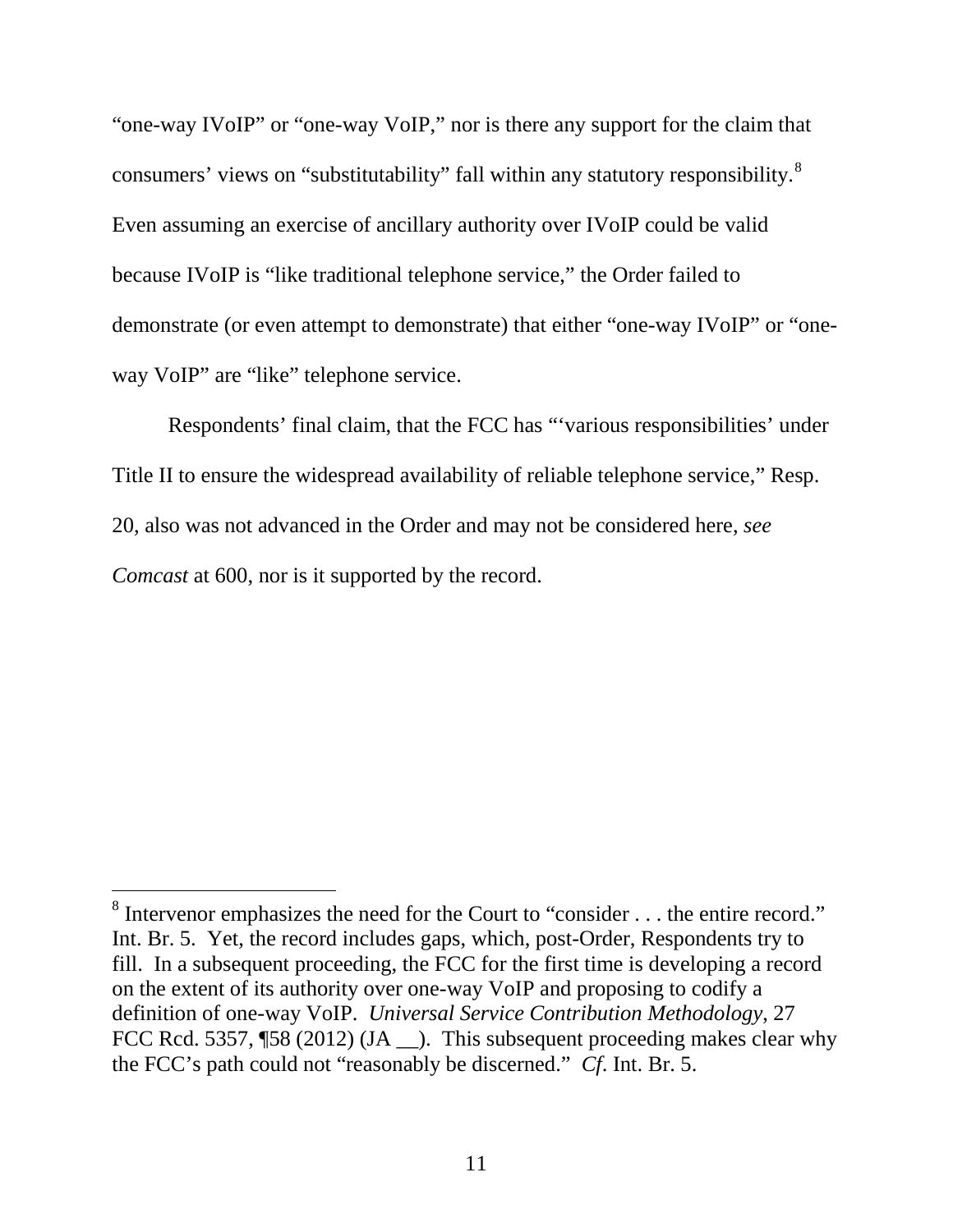#### **CONCLUSION**

The FCC's adoption of the No-Blocking Obligation is arbitrary and

capricious within the meaning of the APA, violates the APA's notice requirements,

exceeds the FCC's authority under the Act, and must be vacated.

Respectfully submitted,

By: E. Ashton Johnston /s/ E. Ashton Johnston Lampert, O'Connor & Johnston, P.C. 1776 K Street, NW, Suite 700 Washington, DC 20006 Tel: 202.887.6230 Fax: 202.887.6231 [johnston@lojlaw.com](mailto:johnston@lojlaw.com)

*Counsel for the Petitioner*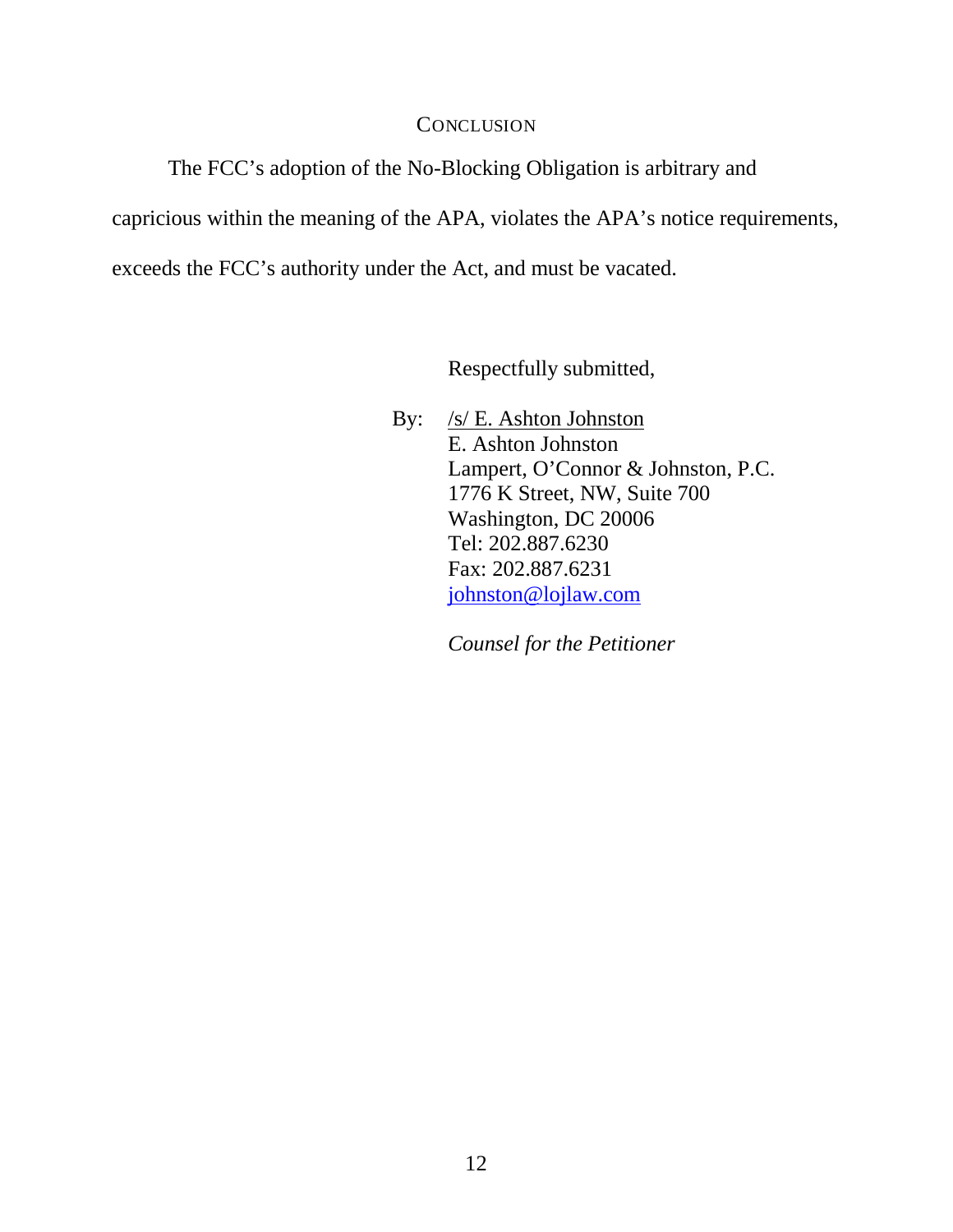#### **CERTIFICATE OF COMPLIANCE**

<span id="page-19-0"></span>Pursuant to Fed. R. App. P. 32(a)(7)(C) and the Amended First Briefing Order, I certify that this brief complies with the type-volume requirements because it contains 2,608 words, excluding the parts of the filing exempted by Fed. R. App. P.  $32(a)(7)(B)(iii)$ .

This filing complies with the typeface requirements of Fed. R. App. P. 32(a)(5) and 10th Cir. R. 32(a) and the type style requirements of Fed. R. App. P. 32(a)(6) because this filing has been prepared in a proportionally spaced typeface using Microsoft Word 2010 in 14-point Times New Roman font.

> By: /s/ E. Ashton Johnston E. Ashton Johnston (Digital) *Counsel for the Petitioner*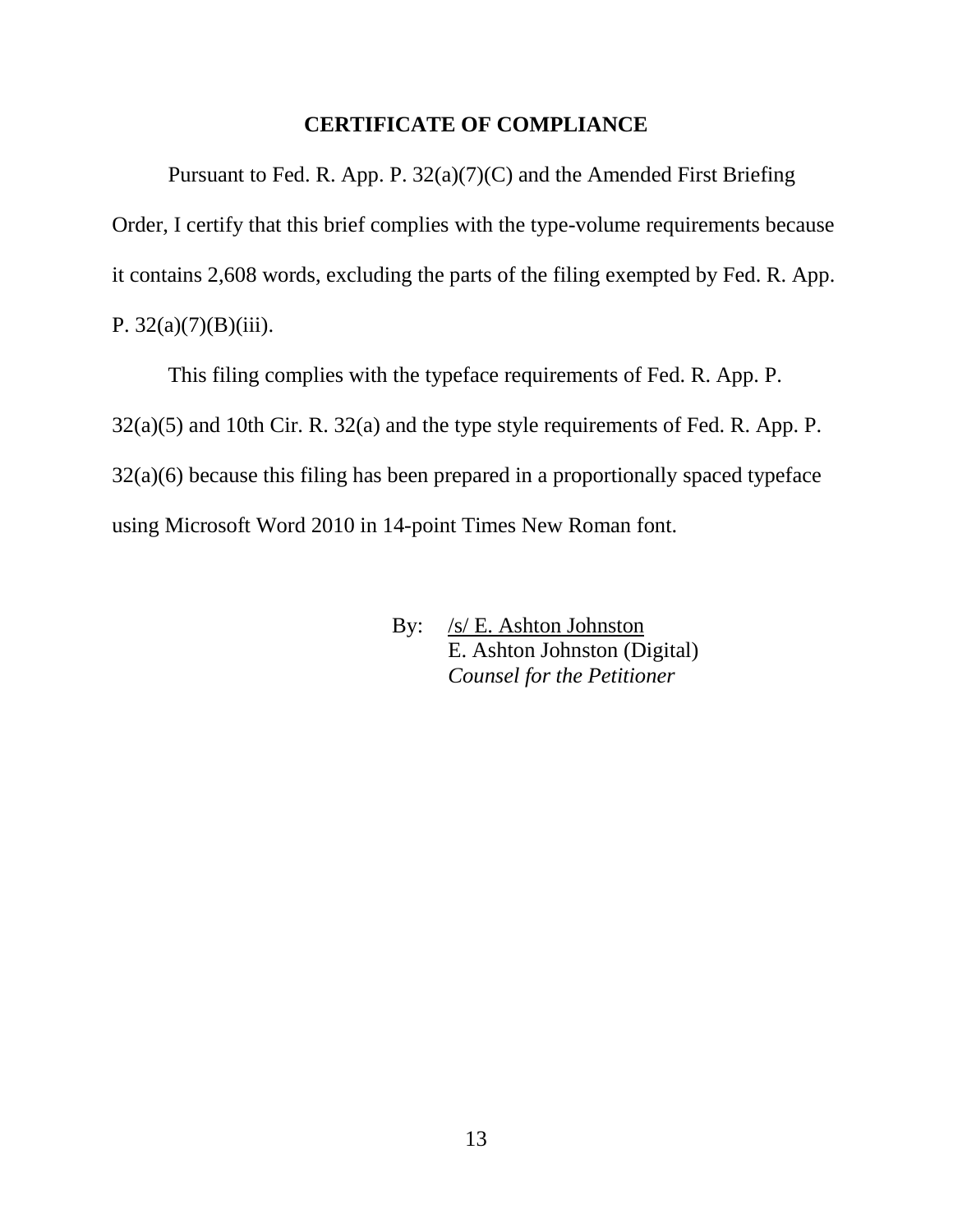### **STATUTORY AND REGULATORY ADDENDUM**

### <span id="page-20-0"></span>**47 U.S.C. § 201**

### **§ 201. Service and charges**

(a) It shall be the duty of every common carrier engaged in interstate or foreign communication by wire or radio to furnish such communication service upon reasonable request therefor; and, in accordance with the orders of the Commission, in cases where the Commission, after opportunity for hearing, finds such action necessary or desirable in the public interest, to establish physical connections with other carriers, to establish through routes and charges applicable thereto and the divisions of such charges, and to establish and provide facilities and regulations for operating such through routes.

(b) All charges, practices, classifications, and regulations for and in connection with such communication service, shall be just and reasonable, and any such charge, practice, classification, or regulation that is unjust or unreasonable is hereby declared to be unlawful: *Provided,* That communications by wire or radio subject to this Act may be classified into day, night, repeated, unrepeated, letter, commercial, press, Government, and such other classes as the Commission may decide to be just and reasonable, and different charges may be made for the different classes of communications: *Provided further,* That nothing in this Act or in any other provision of law shall be construed to prevent a common carrier subject to this Act from entering into or operating under any contract with any common carrier not subject to this Act, for the exchange of their services, if the Commission is of the opinion that such contract is not contrary to the public interest: *Provided further,* That nothing in this Act or in any other provision of law shall prevent a common carrier subject to this Act from furnishing reports of positions of ships at sea to newspapers of general circulation, either at a nominal charge or without charge, provided the name of such common carrier is displayed along with such ship position reports. The Commission may prescribe such rules and regulations as may be necessary in the public interest to carry out the provisions of this Act.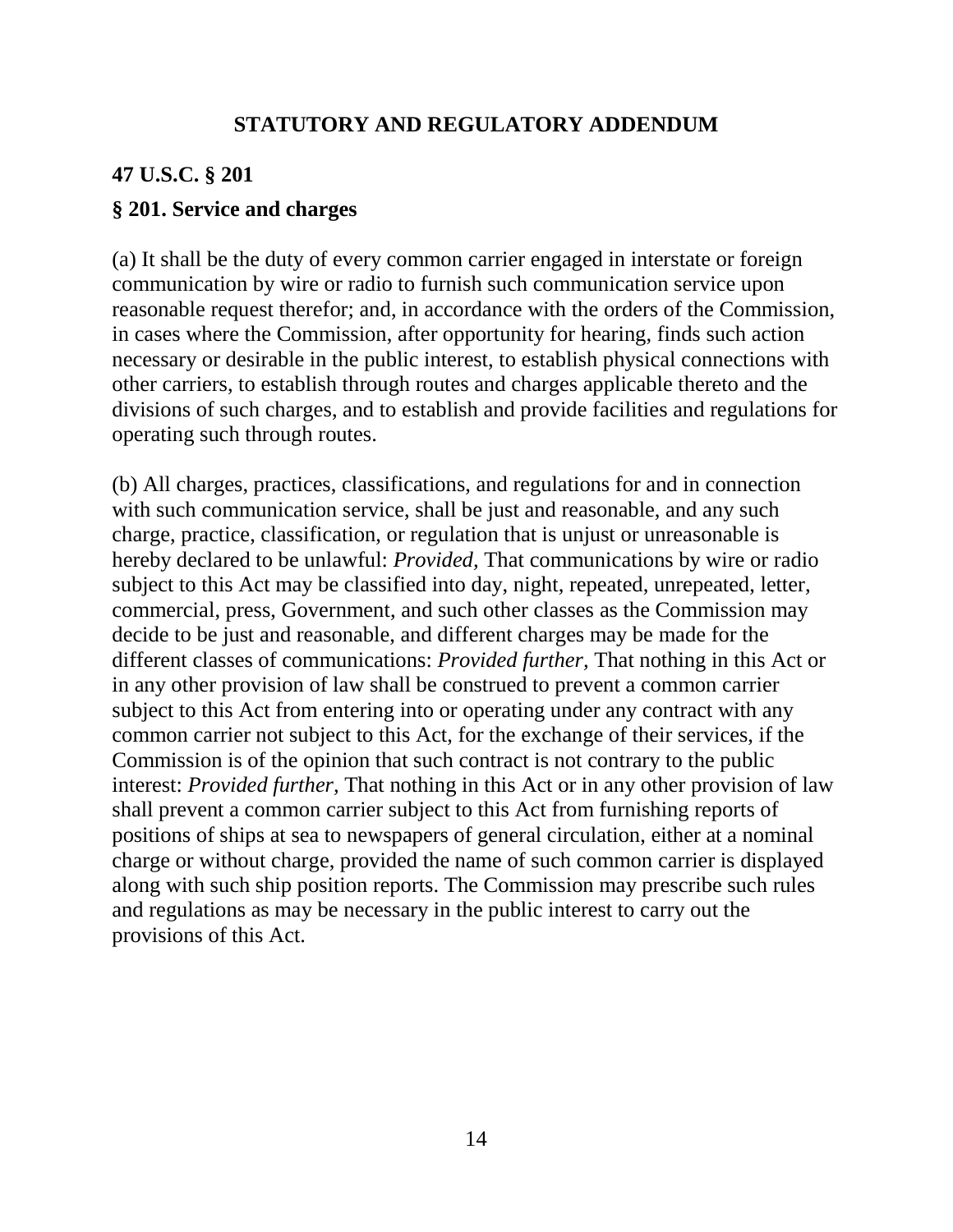## **47 U.S.C. § 251(a)**

### **§ 251. Interconnection**

(a) General duty of telecommunications carriers. Each telecommunications carrier has the duty—

(1) to interconnect directly or indirectly with the facilities and equipment of other telecommunications carriers; and

(2) not to install network features, functions, or capabilities that do not comply with the guidelines and standards established pursuant to section 255 or 256.

…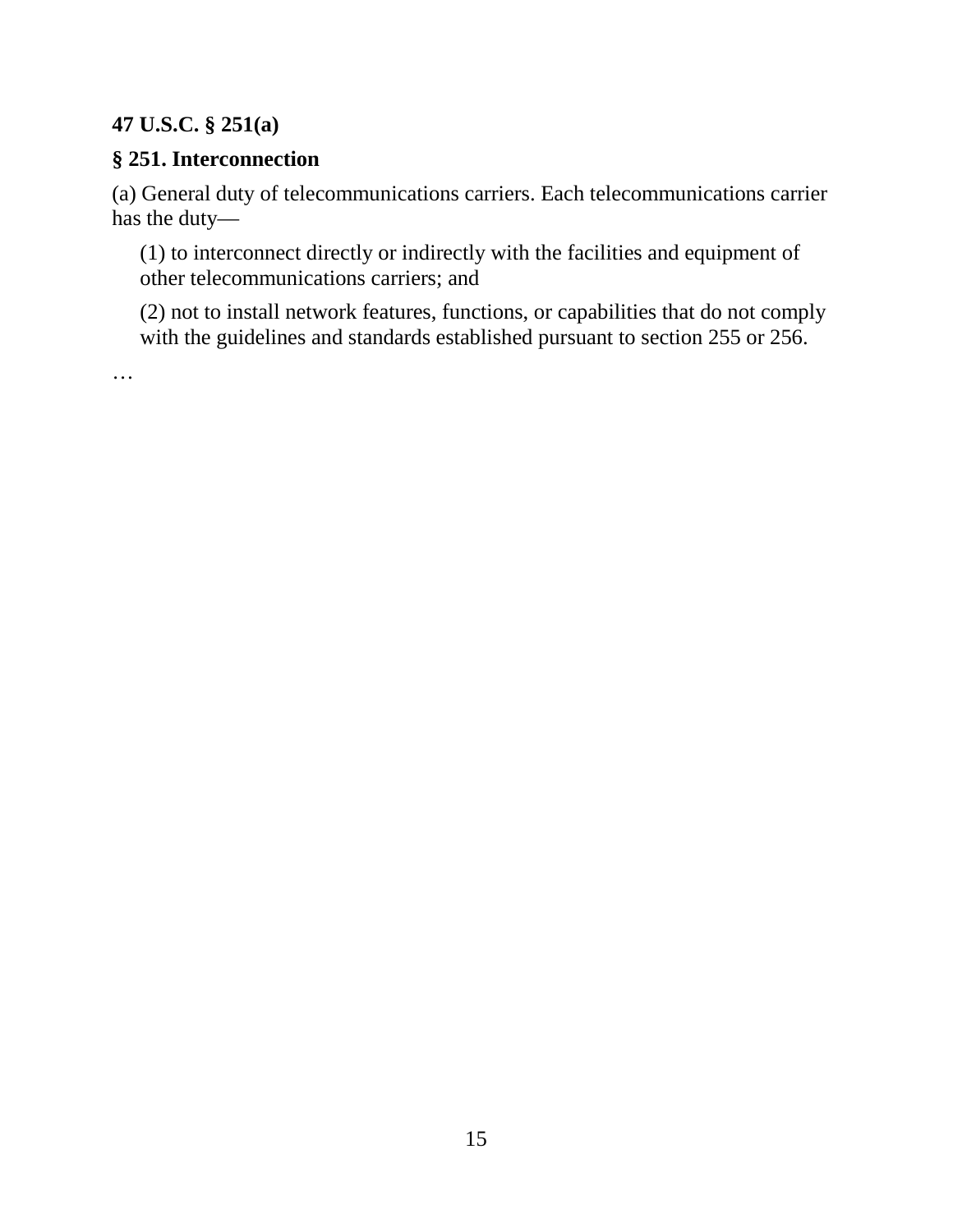#### **47 U.S.C. § 405(a)**

### **§ 405. Petition for reconsideration; procedure; disposition; time of filing; additional evidence; time for disposition of petition for reconsideration of order concluding hearing or investigation; appeal of order**

(a) After an order, decision, report, or action has been made or taken in any proceeding by the Commission, or by any designated authority within the Commission pursuant to a delegation under section  $5(c)(1)$  [47 USCS § 155(c)(1)], any party thereto, or any other person aggrieved or whose interests are adversely affected thereby, may petition for reconsideration only to the authority making or taking the order, decision, report, or action; and it shall be lawful for such authority, whether it be the Commission or other authority designated under section  $5(c)(1)$  [47 USCS § 155(c)(1)], in its discretion, to grant such a reconsideration if sufficient reason therefor be made to appear. A petition for reconsideration must be filed within thirty days from the date upon which public notice is given of the order, decision, report, or action complained of. No such application shall excuse any person from complying with or obeying any order, decision, report, or action of the Commission, or operate in any manner to stay or postpone the enforcement thereof, without the special order of the Commission. The filing of a petition for reconsideration shall not be a condition precedent to judicial review of any such order, decision, report, or action, except where the party seeking such review (1) was not a party to the proceedings resulting in such order, decision, report, or action, or (2) relies on questions of fact or law upon which the Commission, or designated authority within the Commission, has been afforded no opportunity to pass. The Commission, or designated authority within the Commission, shall enter an order, with a concise statement of the reasons therefor, denying a petition for reconsideration or granting such petition, in whole or in part, and ordering such further proceedings as may be appropriate: Provided, That in any case where such petition relates to an instrument of authorization granted without a hearing, the Commission, or designated authority within the Commission, shall take action within ninety days of the filing of such petition. Rehearings [Reconsiderations] shall be governed by such general rules as the Commission may establish, except that no evidence other than newly discovered evidence, evidence which has become available only since the original taking of evidence, or evidence which the Commission or designated authority within the Commission believes should have been taken in the original proceeding shall be taken on any reconsideration. The time within which a petition for review must be filed in a proceeding to which section  $402(a)$  [47 USCS § 402(a)] applies, or within which an appeal must be taken under section 402(b) [47 USCS § 402(b)] in any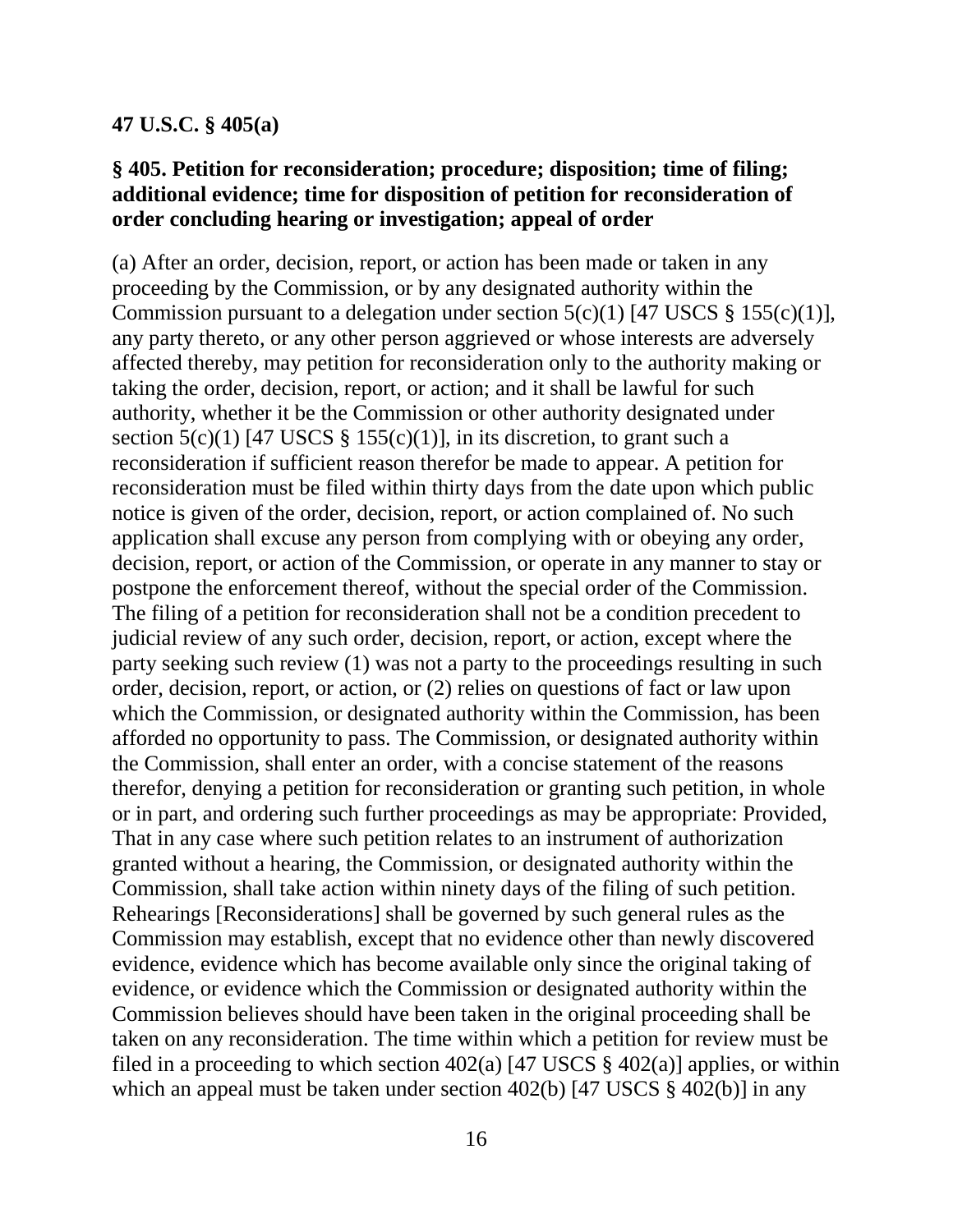case, shall be computed from the date upon which the Commission gives public notice of the order, decision, report, or action complained of.

…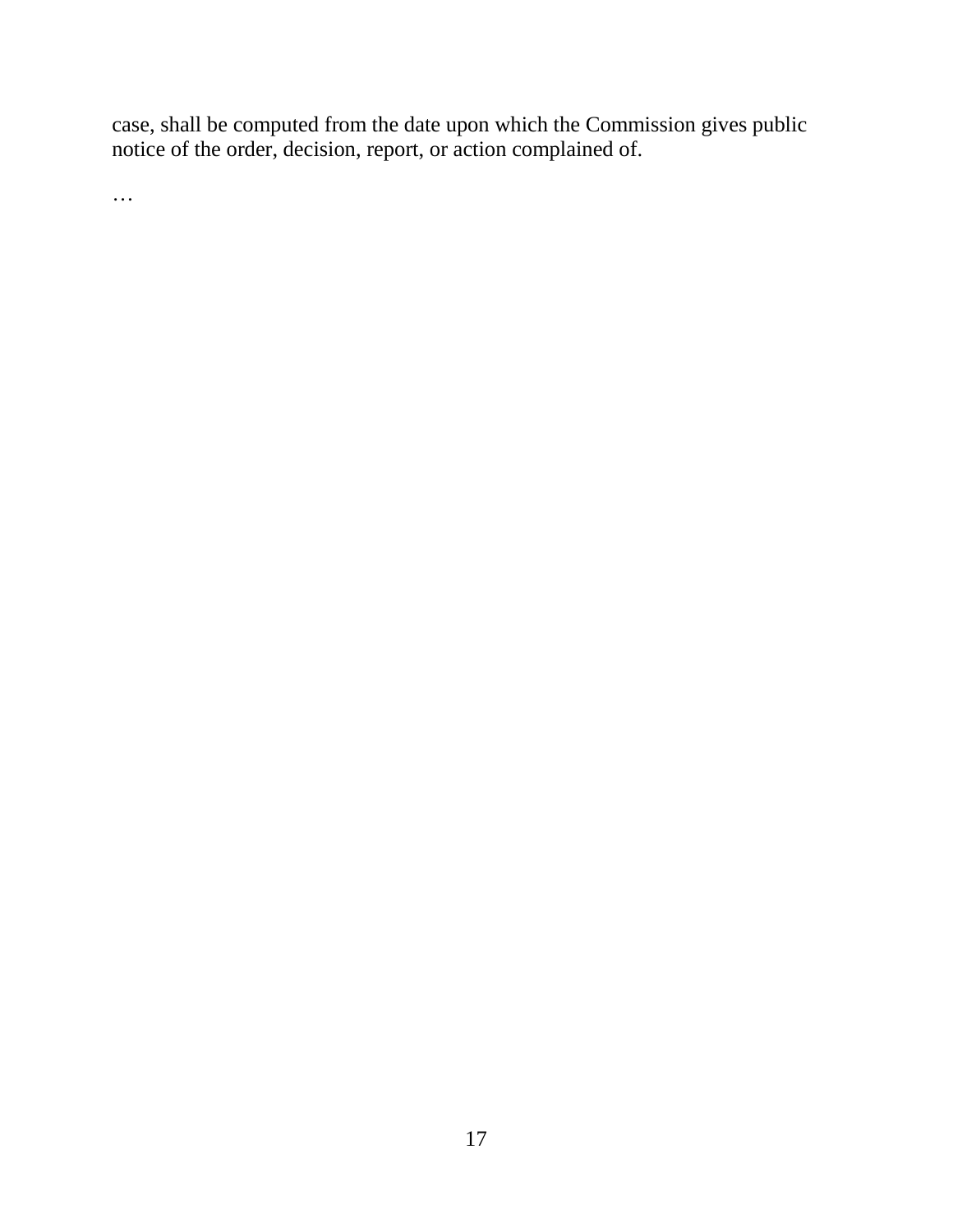# **47 C.F.R. § 9.3**

## **§ 9.3 Definitions.**

…

Interconnected VoIP service. An interconnected Voice over Internet protocol (VoIP) service is a service that:

(1) Enables real-time, two-way voice communications;

(2) Requires a broadband connection from the user's location;

(3) Requires Internet protocol-compatible customer premises equipment (CPE); and

(4) Permits users generally to receive calls that originate on the public switched telephone network and to terminate calls to the public switched telephone network.

…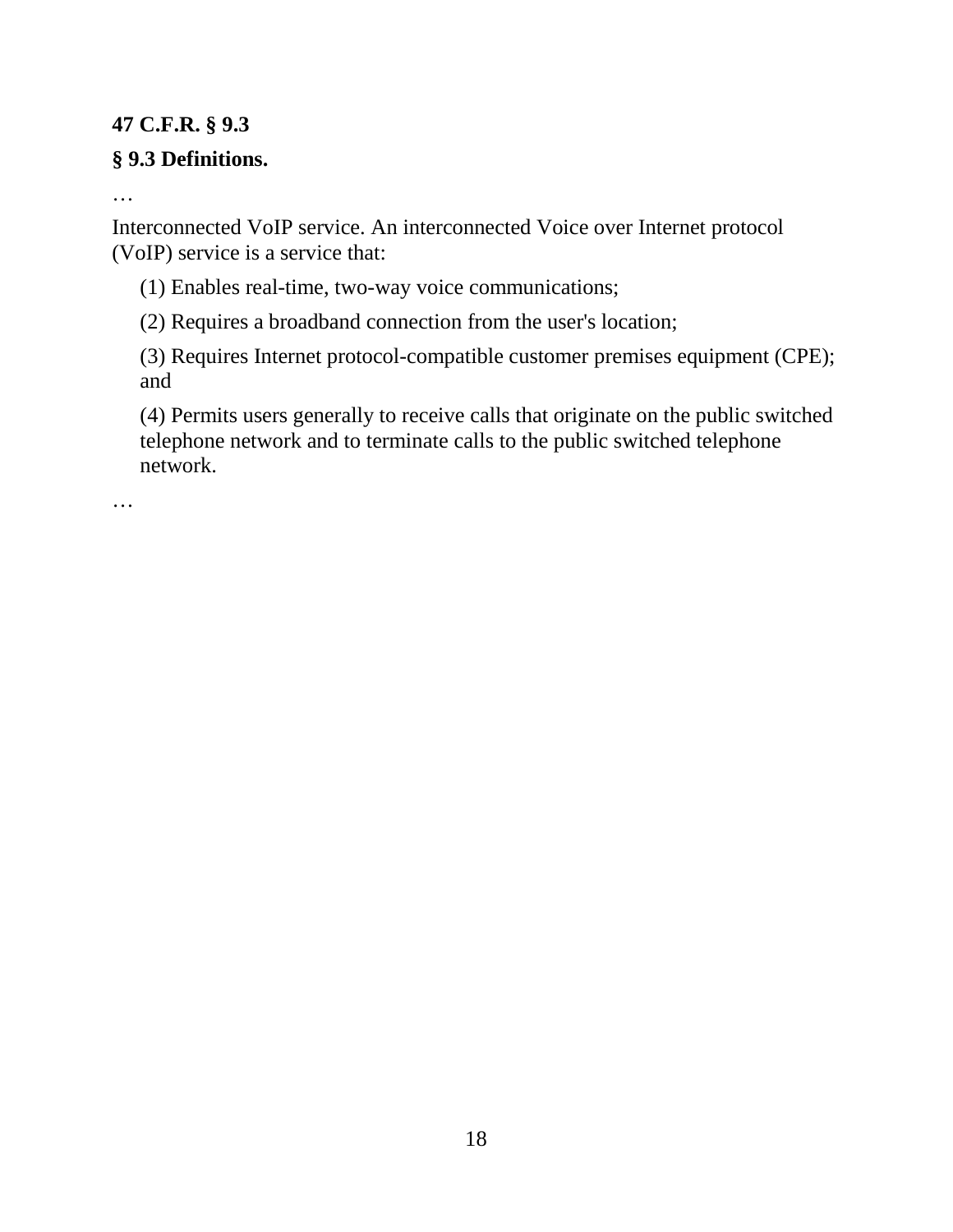#### **CERTIFICATION OF DIGITAL SUBMISSION**

<span id="page-25-0"></span>I hereby certify that I have scanned for viruses the Portable Document Format version of the attached document, which was mailed electronically to FCC\_briefs\_only@ca10.uscourts.gov, in accordance with the Court's October 17, 2012 Order Governing Procedures for the Electronic Filing of All Briefs in the Consolidated Proceeding. The document has been scanned using Symantec Endpoint Protection version 12.1.1101.401 (Release) RU1MP1 (definitions last updated June 11, 2013), and according to that program, the document is free of viruses. I further certify that no privacy redactions were required.

> By: /s/ E. Ashton Johnston E. Ashton Johnston (Digital) *Counsel for the Petitioner*